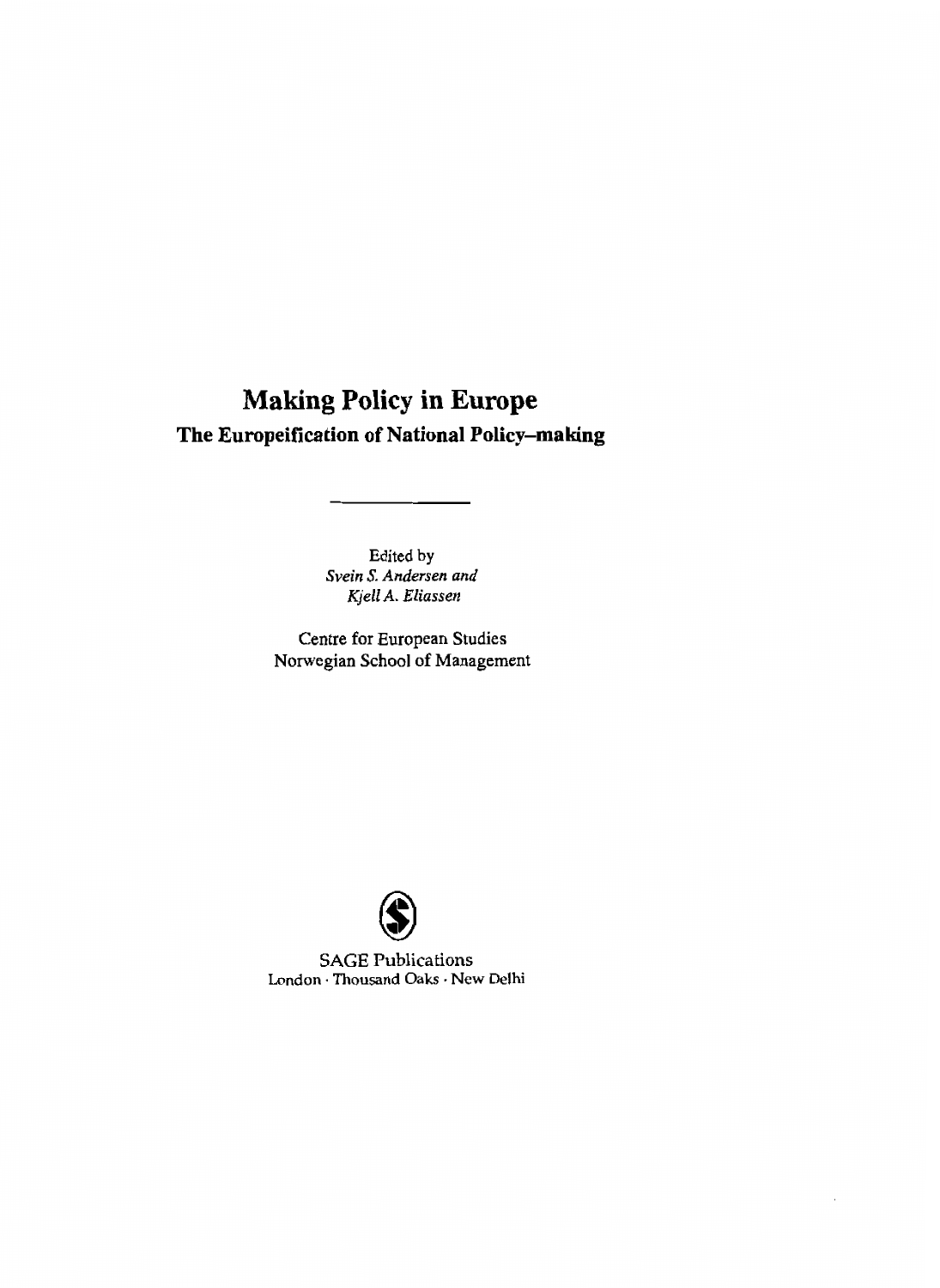# **5 WHAT DO MARKETS HAVE IN COMMON? TOWARD A FAST TRAlN POLICY FOR THE EC**

*Frank Dobbin* 

### **INTRODUCTION**

One **of** the **original hopes** for **European unity was that a huge frontierless economic region collld replicate** *the* economic **dynamism of America's post-war** economy, In **the past dccade thc** common **"market" took on another meaning as** Europe **became disiUusioned with interventionist public policies and explicitly turned to privatization and markets** to promote **growth. Europeification has come to mean** not **only efforts to break down trade barriers, but a shift away** from **national-level interventionism toward the sort** of **the market organization** of **economic life associated with Adam Smith. The European Community is increasingly seen as a** structure **for** imposing **discipline on governments that** might otherwise mcddle **with industry -as a** referee **in an** *enormous*  **free market.** 

**Neoclassical** theory **poses the market as the** *economic* **state** of **nature -what exists** in the **absence of meddling states. This idealized market is driven by transcendent a1 economic** *laws* of **exchange** that determine **what is efficient and what is not, and that thereby** help **to shape social institutions. The particular set of laws that neoclassical theory has identified suggest that economic** effidency **operates best** in the **absena of disequilibrating political intervention. The modern social institution that has done most to** promote modernization **and progress (the state) plays no role in the constitution** of **markets** or **efficiency. On** the **contrary it canonly act to disrupt primordial** or **naturalmarkets. Grcat expectations**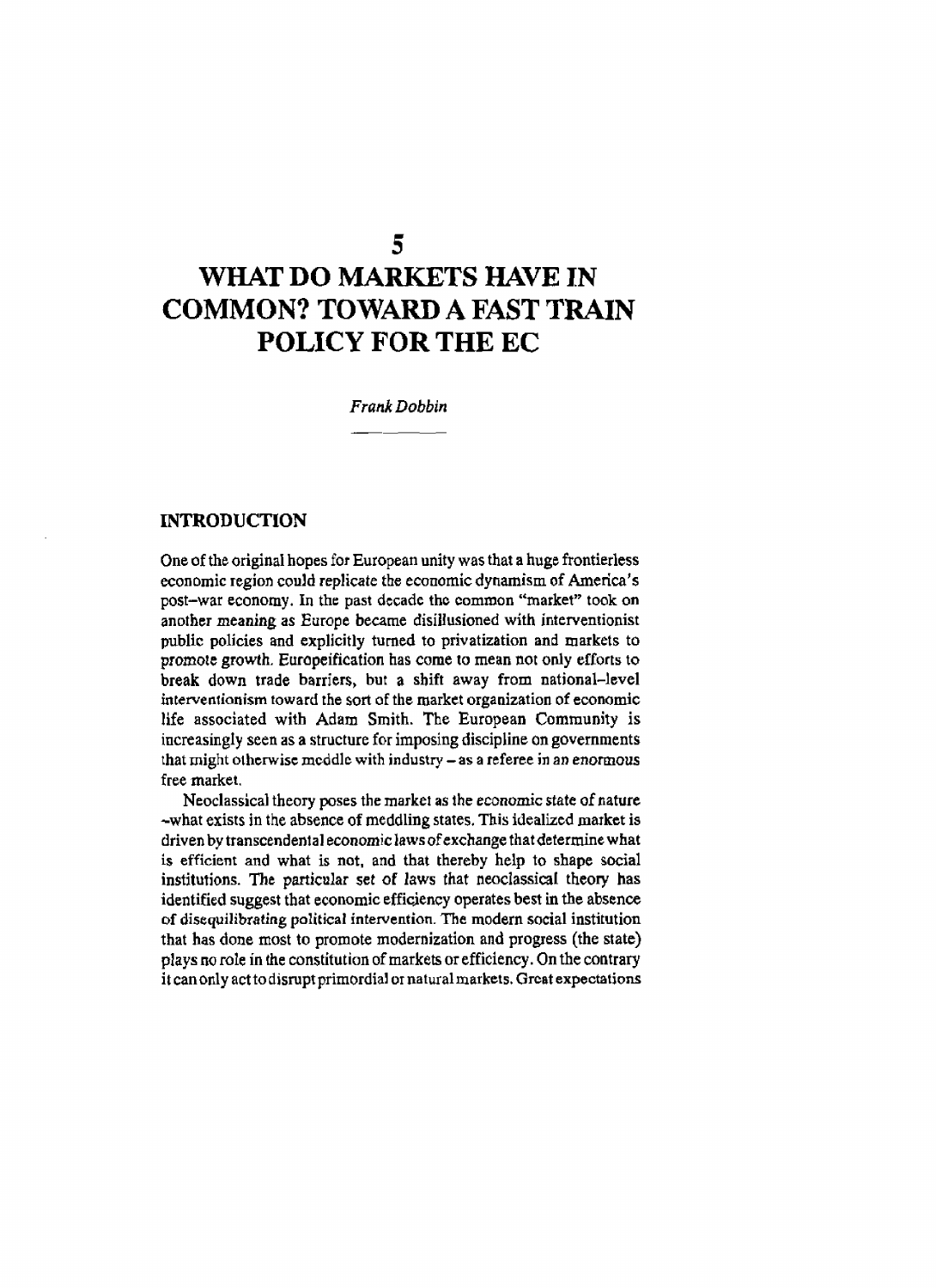for the economic future **of a Europe** can, in **essence,** negotiate modem states out **of** the economic picture.

One paradox of this **way of thinking is that while economic** theory treats the market as a universal **that is** understood to **mean** the same **thing everywhere, in fact people mean very** different things by "the market". When states **appeal** to markets to **produce** efficiencies of various sorts, they appeal to widely different **kinds** of social **processes.** Moreover, states **themselves takevery** different institutional roles in markets- **some behave as if their actions may disturb natural** markets, **others** are charged **with reinforcing market** mechanisms, and still others behave as if they must actively constitute markets. I will **argue** that economic integration **under** a single European market will not be as simple as eliminating industrial interventions **that interfere with natural** markets, but will involve integrating conceptions of **(1)** how and where markets produce efficiencies, and (2) the role of the **state** in the constitution of various markets. This will demand not a withering away of European **states** but the imposition of some new pseudo-state structure that will effect some particular, as yet undefined, **vision** of the **market.** 

#### *The integration* **of** *institutionalized* **economic** *worldviews*

**Students** of the European Community see the problems it faces as largely political **(e.g. Sbragia** 1992, **Haas 1958). How** will the EC resolve sectoral and national **interests (Fligstein and Brantley 1992)? How will**  nations with divergent interests reach consensus (Lange forthcoming)? Will cross-national sectoral interest groups emerge (Andersen and **Eliassen 1991)? These very** questions lead analysts to bracket the issue of how divergent economic worldviews will be reconciled in theEuropean Community, Market mechanisms are institutionalized **very** differently in **Italy,** Spain, **Germany, the UK,** and France, and as a result Europeans have widely different ideas about **what** markets are.

**Neoclassical economics and modern** common **sense alike** treat "the market" as a singular ideal-type, which actual economic behaviour patterns can only approximate. But the idea of a "perfect" market implies transcendental economic laws that drive economic behaviour patterns to converge everywhere, The origin of modern economic practices is, then, thought to be a sort of overarching economic *geist* that takes the form of a set of mathematical models. A more sociological approach makes weaker assumptions about the universality of economic **laws** by treating ostensibly "objective" laws as things that are distilled from social experience. We know, for instance, that neoclassical theory was distilled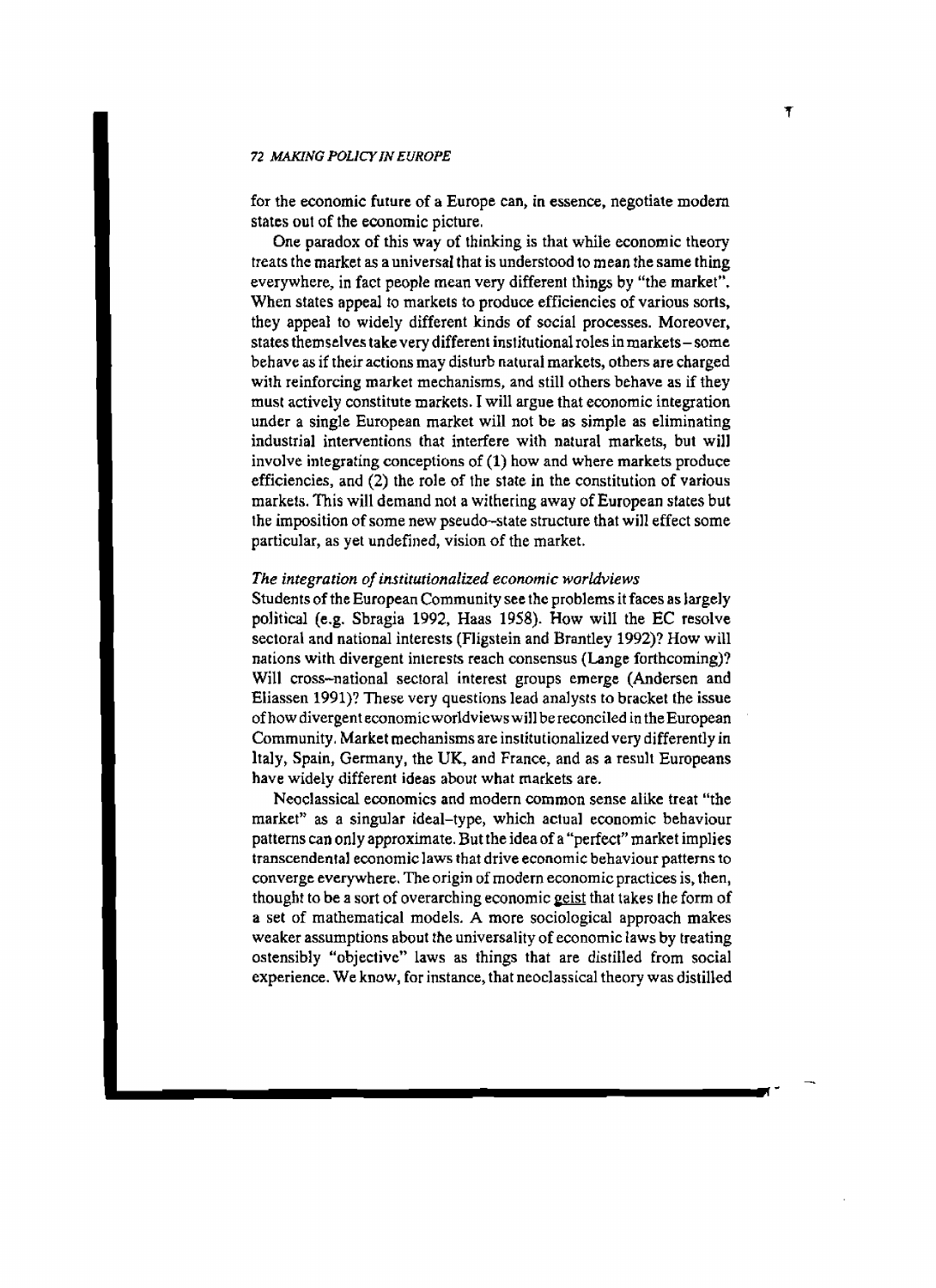from **the early** *experiences* **of the UK and** the **United Srates. If all**  economic **laws are simply glosses on experience, then understanding the diversity of economic experience** - **and the sorts of indigenous economic**  laws that result-becomes important to understanding economic behaviour *patterns. Tba* **main source of** cross-national **diversity in economic experience is certainly the nation state, as institutional** economists contend **(North 1981,1990). With these insights, economic sociologists**  have explored market mechanisms with a social constructionist lens. **They find fhaf even** within **a** single **industry, capital markets,** consumer markets, sourcing **markets, and** other **kinds of markets may operate on entirely different principles (White 1988). They** find **that over lime more and more realms** of **social life are** *subjected* **to** *"market" processes*  (Zelizer **1988, Reddy** 1984). They **find that particular econornicbehaviour patterns are sustained as actors collectively construct them as rational, and enact them with reciprocal expectations about the behaviour of olhers**  (Granovctter 1985). **If the meaning** of *the market* **differs by social context, how can widely different varieties of markets be reconciled in an integrated Europe?** 

**To illustrate the diverse conceptions** of the **market that will have to be reconciled if Europeification is** to **be successful** I **explore ihe different varieties of markets to be found in** French **and** British **high speed** train **policy. British and French policies constitute disparate technology markets, mnsurner markets, capital markets, producer markets, secondary markets, and international markets, Taken** together, **policies in these market realms point to incompatible conceptions of the market, and** of the **role of** the **state in the** market. **Policies in both countries appeal to market forces. But** in **the UK public policy is** driven **by** the notion that **markets**  and economic activity are exogenous to, and prior to, the state; in France policy **is driven by the** notion **that markets and economic activity are produced, stimulated, and guided toward national goals by the state, What** wiU **the** European **Community's high speed train market** *look* **like,**  *given* **that European** nations **have such divergent institutionalized**  conceptions of **markets?** 

I argue that nations' conceptions of the role of government in the **market are glosses on institutional expcricnce, and that** the **key**  supranational governing institutions that will shape emergent Community**wide conceptions are already in place. Thoseinstitutions** carry implications **for** the relationship **between** the European Community-qua-government andeconomic behaviour patterns, or markets. I argue that the institutional **logic** of the **EC will favour certain conceptions of markets and disfavour**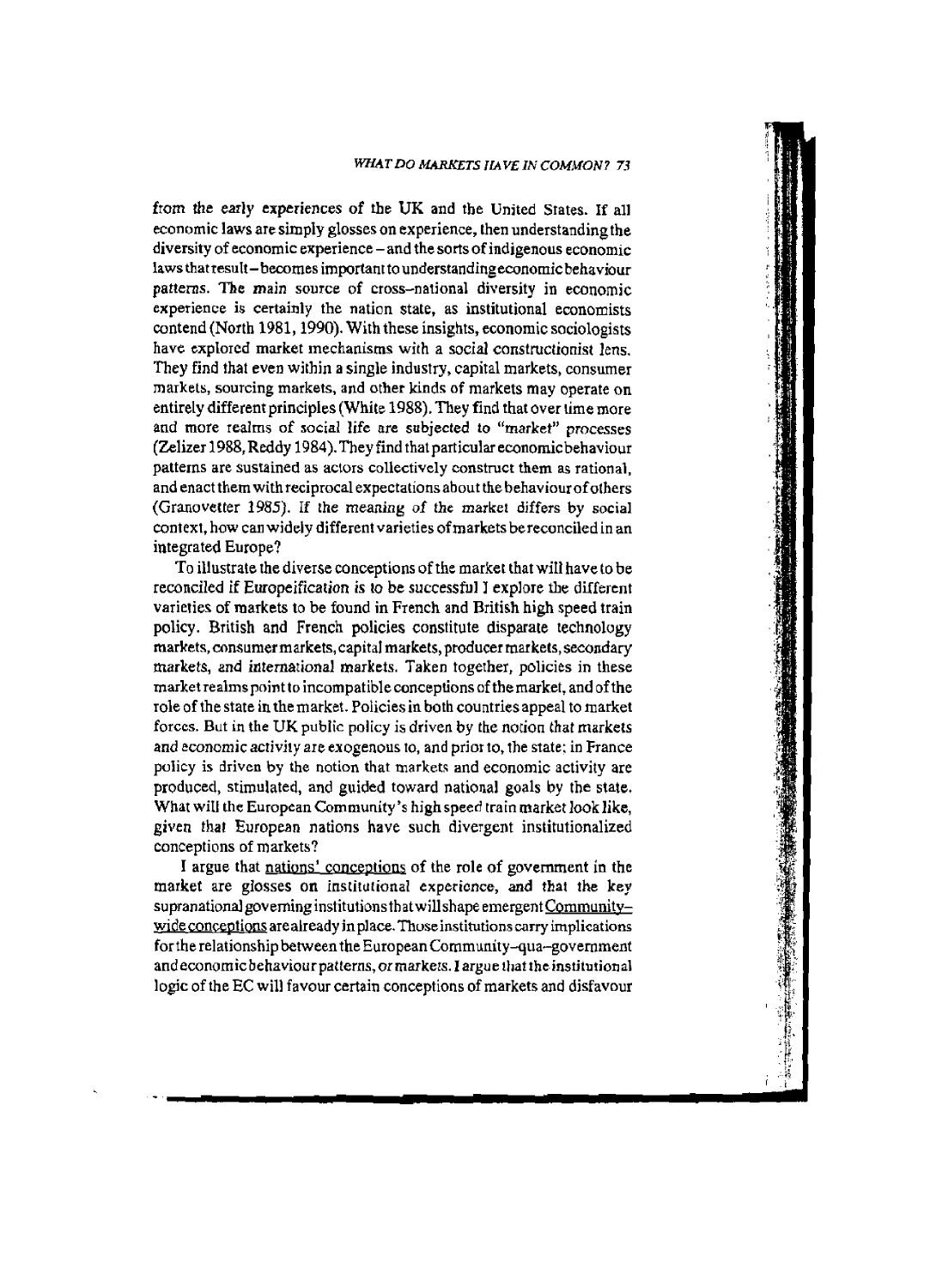others. Of the three principal high speed train policies **now** under **consideration** - system integration, **bilateral service** agreements, **and the**  "airline model" - only one is compatible with the conception of government-market **relations** embedded in **the** current structure of the Community. In short, Europeification implies the imposition of a particular kind of market model, and that model is already implicit in the very institutional **structure of** the **EC.** 

# **FAST TRAIN POLICIES IN THE UK AND FRANCE**

France operates state-of-the-art 300 **kmlh** trains **on a new** networkof rail lines dedicated to fast passenger service. The UK **operates 1960s**technology **200 km/h** "High Speed Trains" on the **nation's** nineteenthcentury freight/passenger network. The kneejerk reaction of political scientists has **been** to call French policy statist and British policy **marketoriented, and to** use this **typology** to explain all **such** differences. Yet on close scrutiny, as **we** will see below, the typology breaks down. In fact, France subjects elements of the railway industry to private competition or market forces that the UK dominates with state control. More generally, in both countries rail policy is state-oriented, in that railways **are nationaIized,** and in both countries rail policy is market-oriented, in that policies are explicitly **designed** to employ markets to achieve economic goals. Hence the British think they are **using public** policy to create efficiency through market processes, but then so do the French, These outcomes are better explained as the result of very different ideas about market efficiency and the role of the **state in the market.** 

**The UK's industrial** culture **@yson 1983) makes** entrepreneurial drive the source **of** economic **dynamism,** and makes positive state action a threat to entrepreneurialism, markets, **and** growth. France's industrial culture generates a **different** vision **of** the roles of state, **market, and entrepreneur in** the pursuit of economic efficiency and **growth.** In **France, state** technocrats play a **key** role in transforming entrepreneurial drive into progress, and the state must stimulate, guide, and contain both entrepreneurs and markets to **achieve** efficiency **and growth. Whereas in**  the **UK policy** has **been organized** on **the** premise that markets spring up naturally **from** civil society, in France it has been organized **on** the premise that **markets** are created **by** the state. Whereas in the **UK policy has** constituted **civil society as the** generator **of supply and** demand, in France policy has constituted the state as the generator **of** supply **and**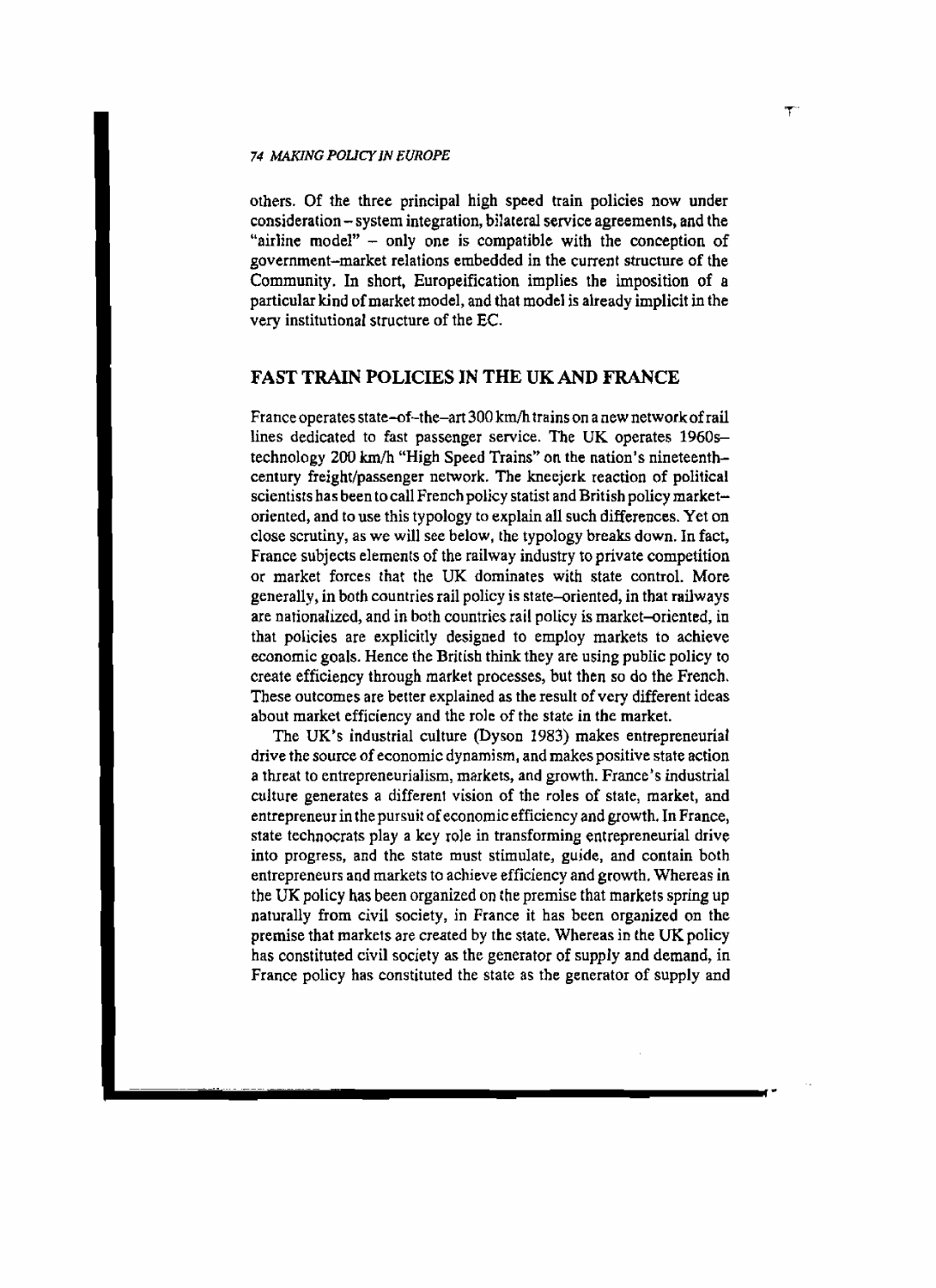**demand. Whereas** in **the UK** *the* **state is exogenous to the** market, **in France** it **is endogenous.** 

**These** different **institutionalized conceptions of the relationship between state and market produced remarkably** different **high speed** train **policies. Space limitations prevent me from discussing the origins of national industrid strategies and conceptions of markets in** *detail, but*  recent studies suggest that national "industrial cultures" (Dyson 1983) and "industrial policy paradigms" (Hall forthcoming, Andersen 1993) **are found** to **be** consistent **across industrial sectors, emerging** in **the**  nineteenth **century (Dobbin** forthcoming). Thus the **conceptions** of markets behind **high speed** train **policies adopred** between **the 1%0s and the early 1990s arc rooted in British and French industrial traditions.** The *experiences* **of this** sector are **by no** means **unique, and** they **wiH no** doubt **ring familiar.** Next Ireview the effects these institutionalized relationships **between state and economy** had **on pol** icy **in various submarkets of the**  high **speed** train **industry.** 

#### *Technulog), markets*

The **succcss** of **Japan's** high **speed Shinkanserr** line, **opened in 1964, stimulated** both **the UK and** France to **adopt** fast **train programmesby** the **end of the 1960s.** But **where would the** technology **for trains** come from? Both **countries operated** nationalizedrailmads **with internal development departments, but they approached** *the issue* **of technological supply**  differently, France **treated the** state **as the oprimal supplier** of **the technology, but used private sector capital to finance rolling stock. Politicians and state technocrats assumed that the state's designers were best suited to design** rolling **stock and infizstructure. France's Socitte**  Nationale des Chemins dc Fer (SNCF), the state-owned railway, **established a Research** Department **in** the **mid-1960s and set to work developing a train** that **could run at unprecedented spccds. The official**  commitment **to a high speed** train **linking Paris and Lyon was made in 1972, and over the next** four **years SNCF perfected the technology that would** first **go into service as** the **TGV (train** i **grande vitesse) in** 1981. **The trains were** built **by a public-private joint venture under the Compagnie Ginhale d'Electricit6.** French **policy engaged the private sector** to **build** the TGV, **but** never opened **up technology design or constmction to market competition,** 

**Across the** Channel, **British Rail (BR) took the initiative for**  technological **supply** in **the late 1960s by establishing** two **in-house high speed projects.** *The* "High Speed Train" **projet1** produced **the 125-mph**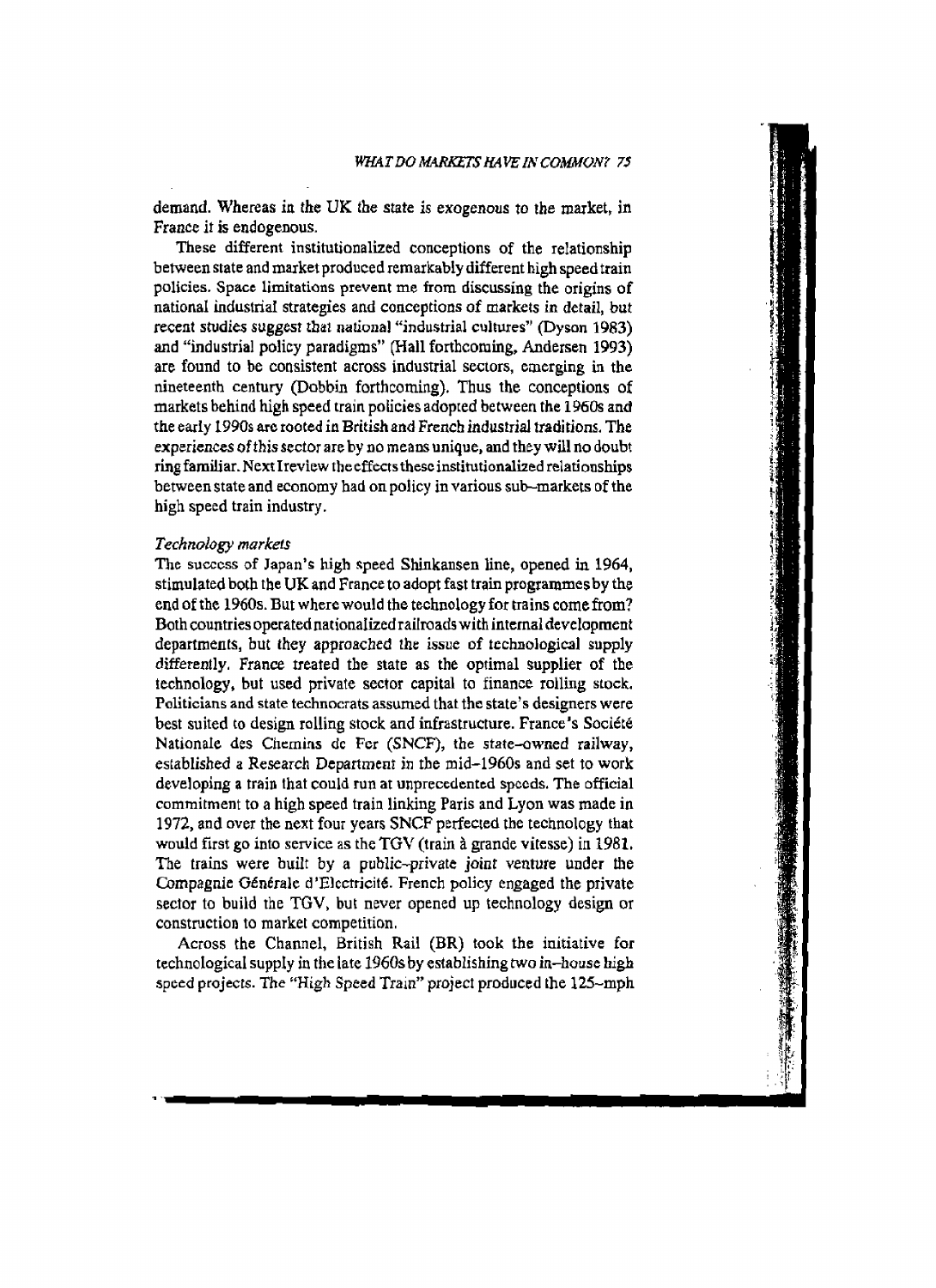Intercity 125 by **making** minor modifications to existing train technology. The more ambitious Advanced **PassengerTransport** (APT) project aimed to build an entirely new, and much faster, train. In 1982, **after** three trial **runs** that brought technological problems to light, BR dubbed the APT project a failure and abandoned research (Potter 1989). While the engineering community saw **the** train's deficiencies **as** remediable, the Government doubted the state's capacity to manage the development of such a complex technology (Potter 1989). In the belief that private entrepreneurs could better design high speed trains, BR spun **off** its rolling stockdivision (BREL) with the explicit aim of locating **technology**  supply in the more efficient private **sector.** British Rail has since moved to a strategy of competitive tendering for high speed train technology which **makes** now-privatized BREL one among private **equals** (Potter forthcoming). **In** short, the French have employed private-sector agents to build **the** TGV but have presumed that the state was best **equipped** to **design** the technology. By contrast, the British were **easily** discouraged with the state's efforts to develop a new technology and after a minor failure chose to externalize **technology** development in an effort to engender a competitive market for technology supply.

#### *Consumer* markets

Where does demand come from? French and British fast train policies were predicated on estimates of **market** demand, but they carried very different ideas of the origins of demand. French policy treated demand as a **result** of public policy. In the 1960s SNCF had substantial autonomy to act as they saw fit when it came to planning new railroads **(Faujas**  1991). First, they embraced France's then-popular "free market" approach to public monopolies, which suggested that they behave entrepreneurially to stimulate sectoral demand. This entrepreneurial strategy was outlined in a widely read government report inspired by the experiences of the Electricité de France (Beltran forthcoming: 4). SNCF underwent an "intellectual makeover" which "resulted in their no longer reasoning **as**  a monopoly but as one element in a highly competitive sector" (p. 1). One **principle of** this strategy **was** that SNCF could create demand by competing with road and air transport.

In accord with this entrepreneurial approach **tonationalizedenterprises,**  SNCF staffed its new Research Department with economists trained in projecting highway demand whose techniques were based on three ideas that were revolutionary in the rail industry. First, in their models increases in demand were not a linear function in increases in speed;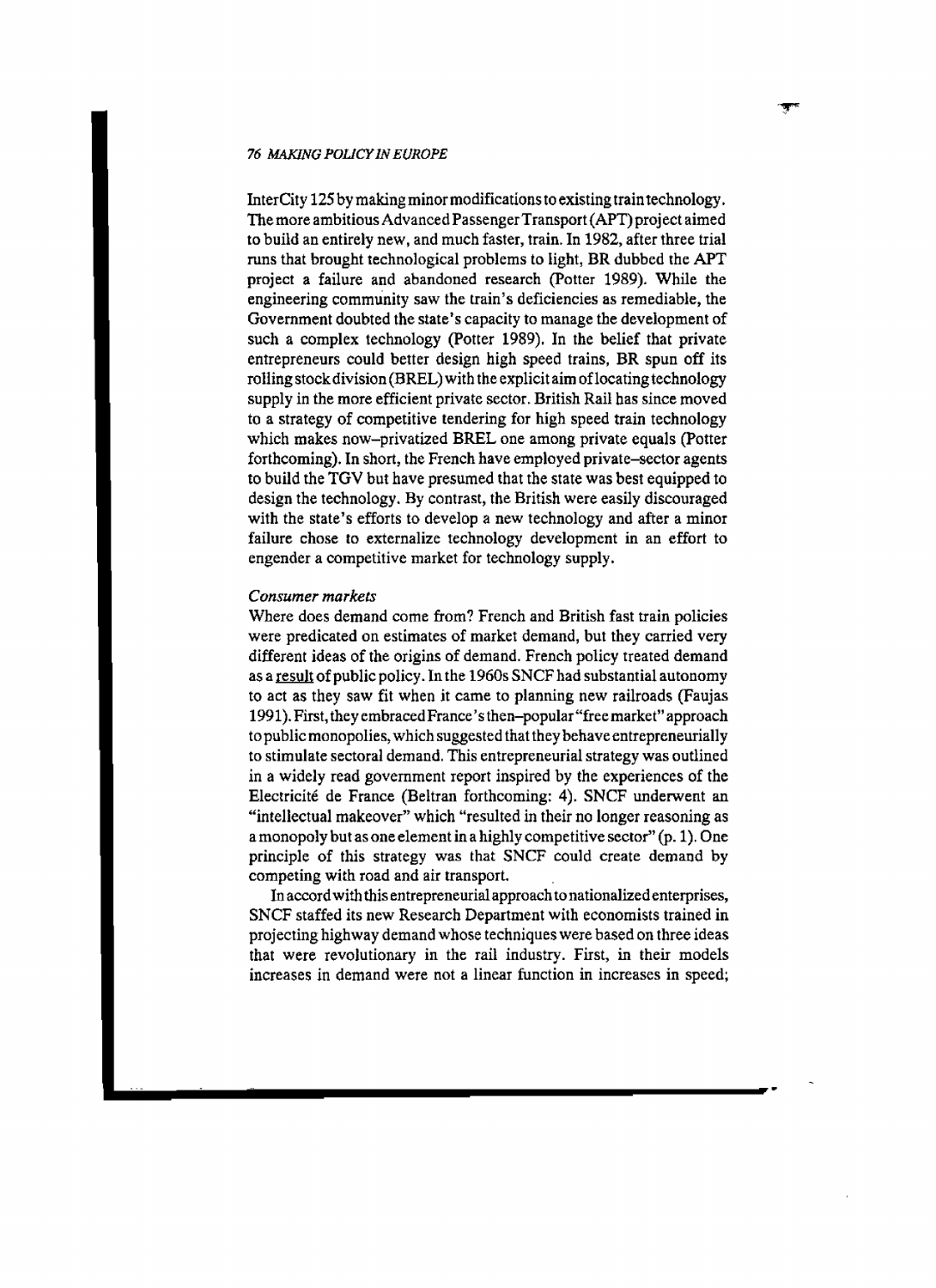**dramatic increases in speed could produce geumetric increases in ridership by drawing travellers from road and air transport. Second, their models assumed that an aggressive public fast train poiicy could increase ridership sufficiently to achieve economies of scale, which would deueasc travel costs, and to increase** the **frequency** of **service,** which would **increase convenience. Low rates and frequent service would make railroads cven more competitive and spur demand even further.** Third, **an aggressive public transport policy could do more than draw** *trdfYc* from other forms of transport, it could generate new demand. Pierre-Louis **Kochet, the Chief Executive Officer of thc firm that builds the TGV, argues** thar **the SNCF had** the foresight to **see what** fast **trains could do; "France's high-speed rrainsgenerated a** *new* **market for rail travel, nearly**  doubling **the number of passengers using trains. Nearly half were new passengers** who **never took** *the* train **before or opted for raiI** over **air and road transportation" and many of** the **former would not otherwise have travelled** (May **1992: d13). This assumption that travel demand was not**  a zero-sum game was quite revolutionary, and it proved sound.

**The underlyingassurnption ofthcsc new models was that an aggressive public fast train policy could generate substantial demand in the industry. With these rosy projections for demand in hand, SNCF economists could**  make compelling arguments for the viability of new rail lines (Polino **forthcoming). The Paris-Lyon line's success proved them right, and the Government soon gave the go-ahead for high speed rail lines connecting Paris with** Lille, **Calais (end the Channel Tunnel), and Brussels to** the north; with **Le** Mans, **Tours,** and **eventually** Bordeaux **to** the **south-west; with Nancy and Strasbourg to tbc east; and with Marseilles and Cannes to** the south **(Neher 1989).** 

**By contrast, British policy-makers have operated on the assumption that demand was a result of** forces in the *private* **economy** that **werc exogenous to the state, and thus was fixed and impervious to state manipulation. For** one thing, **British Rail hasconsistently usedconservative estimation techniques** for **demand** that **are premised on** the notions **that public** policy **cannot draw** riders **from other forms of transport, create economics of scale** that **would reduce costs, or influence aggregate demand.** British **Rail's** *initial* **projections were based on rhe effects of incrementalincreases in speedon the West** Coastline after **its** electrification **in 1966. The Ministry of Transport's economists assumed that the 0.8 percent to 1.3 percent increase in ridership for each 1 mph increase in speed was a** constant **and as Iate as 1985 refused to accept the French evidence that at very high speeds, the increase in ridership could be** much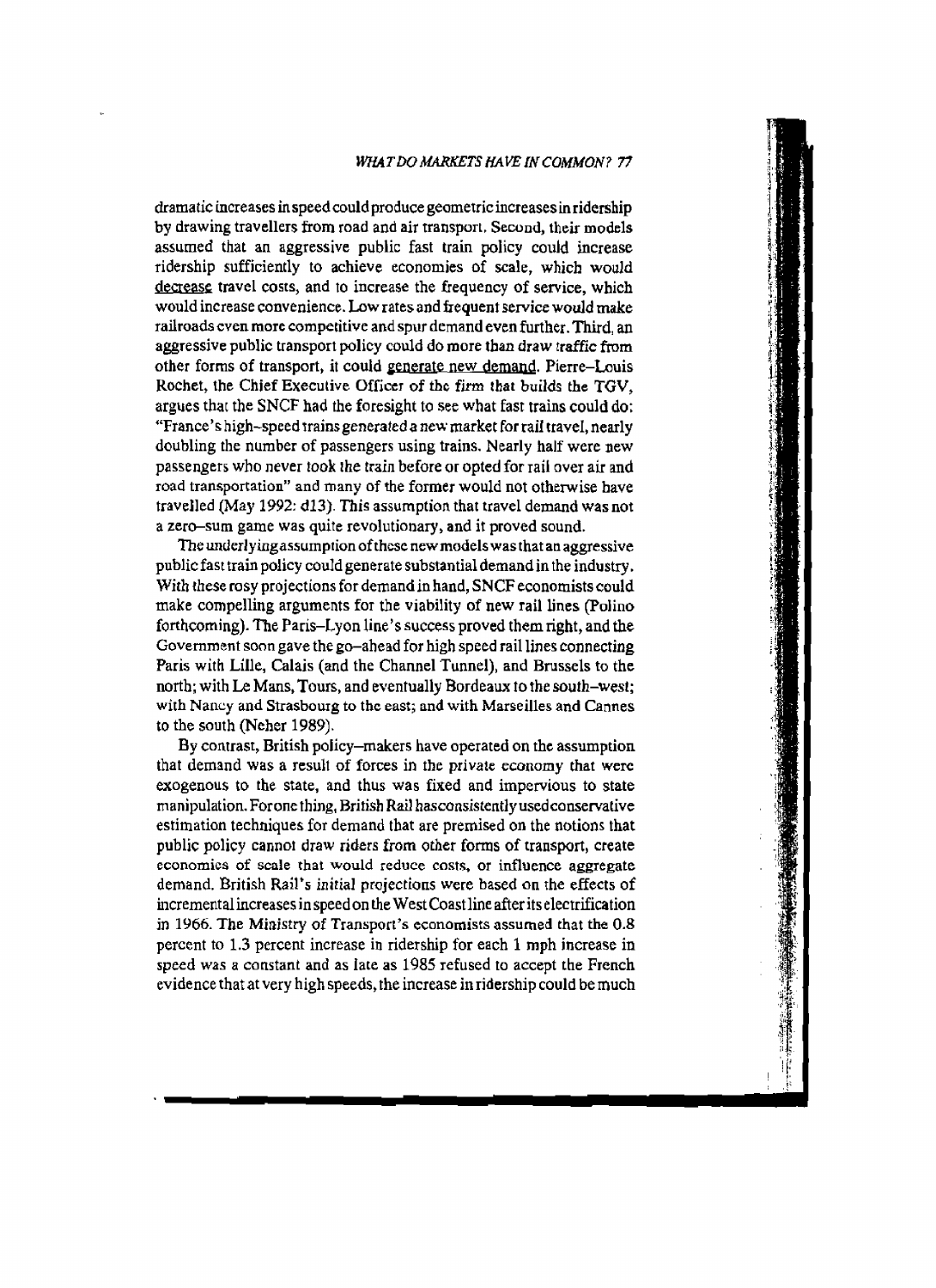more dramatic than this (May 1992). As The Economist wrote in 1985, **"The** ministry **of transport** denies **that a** better **service** would attract many **new** passengers, basing its argument on the assumption that each 1 mph **increase in** speed brings **in only** 0.8% in increased passengers." **(1985d:**  26). The Ministry sustained this position despite subsequent evidence from the interest in speed brings in only 0.8% in increased passengers." (1985d:<br>26). The Ministry sustained this position despite subsequent evidence<br>from their own experience with the HST125, as The Economist wrote:

**Trains** can benefit from the gloss provided by novelty: the introduction in the **UK** of the **HST125, the world's fastest diesel train,** resulted in traffic increases far greater than **could** be accounted for by traditional **forms of** measurement. **[However]** the ministry of transport [still] refuses to **aliow** the **word "image"** into their financial **equations. (1985b: 30).** 

The **consequence** of the UK's doubts about the ability of **the state** to create demand for a dramatically improved rail service **was** a series of conservative ridership projections showing that French-style high speed trains would be a tremendous drain on the Treasury. **This** undermined the political viability of an all-new high speed rail network.

#### *Capital markets*

Both **SNCF** and **BRrely on** privatecapital to finance railway development, but they approach private capital markets **very** differently. In France SNCF is charged to behave entrepreneurially to attract capital to its **projects. For** all intents and purposes, the national railway can use whatever **means** it deems necessary to raise **funds.** For its first two lines **SNCFwent** to international capital markets just as a private entrepreneur might have. The government did not guarantee private capital; thus investors used the **same** criteria they **would** have to back a private project. For the Paris-Lyon **Line** fully a third of the capital came from New York **banks** alone and for the Paris-Atlantic line fully 70 percent of the **13**  billion francs needed came from international capital markets **(U.S. House** 1984: 26, The Economist 1984, Macdonald 1991). The debt for these first two lines has **already been paid** off, and to attract capital for its **new** projects, **SNCF** invited 200 financiers to travel **on** the latest recordbreaking **train** between Paris and Angers to hear **a** financial pitch. SNCF finance director Pierre **Lubek** argues: **"SNCF's** main priority is to build up large, liquid lines of stock in the French market that will attract investors from abroad as well as locally" (Macdonald 1991).

France's **newest** financing strategy makes the private sector not merely a source of capital, but a co-owner. **SNCF** will build the TGV-Est, from Paris through Strasbourg, in a consortium with private developers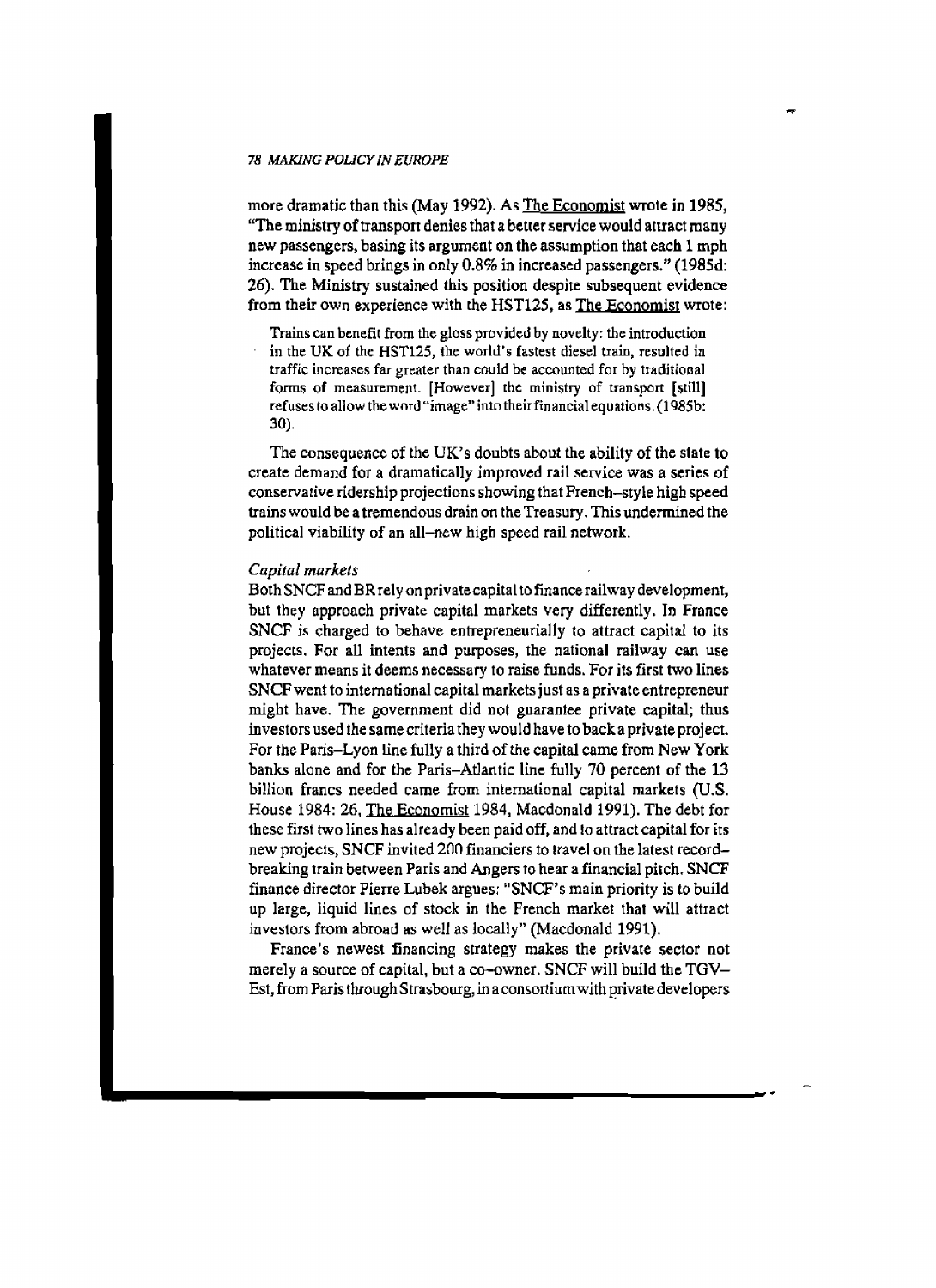that will lease the line to SNCF for a period of 30 years, whereupon it will become the property of the state (International Railway Journal 1990). Similarly, to pay for **new** rolling **stock, SNCF has arranged to sell new**  *trainsets* **toabankingconsoflium andlease them backfrom** theconsortium (Black 1991). Whenit comes to capitalization, **the** SNCFutilizes markets just as an entrepreneur might, and behind its strategy is an assumption that acting as prime **mover,** the state can generate **Iegitimate demand in private capital markets. Moreover they have convinced** the **banking community** of this. **As** one **British** banker put it: "In the **TGV, SNCF has a good product that makes money.** If **they want** to **borrow** to build **more**  of them, **Idon't** see there being a problem finding investors" **(Macdonald**  1991). **An underIying assumption is that** the **state** can be a successful capitalist,

British policy, by contrast, presumes that the state cannot generate legitimate demand in private capital markets because it cannot produce economically successful enterprises. **One** result is that the British state insists on guaranteeing all private **investments** in state-owned railroads, with the argument that **public** projects are inherently uncertain and **that**  private **investors shwldnot** be **exposed** to this kind of **risk. This approach severely** delimits the capital British Rail **can** collect, because guaranteed **bonds** crime under Parliamentary limits on the national **debt (Black 1990). One** British Rail **executive has argued** *that* **since SNCF** does not guarantee loans, neither should **BR: "Why should they?** .,. If **banks** are prepared to lend to Poland or Brazil, **why** not to **SNCF,** or us? Is SNCF **likcly to collapse? France is likely to collapse first. These** loans **would** be "gilt". And if you give us access to the capital markets, the whole argument **for privatisatian collapses"** (Black **1991). British Rail has also**  been restricted in its efforts to pursue innovative **financing** techniques. To **get** around public borrowing limits British Rail proposed to **sell trainsets to a banking** consortium and lease them **back** as the French **now**  do, but government economists blocked the deal **by** arguing that such arrangements should **be counted againsl the debt limit (The Financial**  *3-* **1992). This caution is peculiar** to **British rail policy, for** as the Labour Party's John **Prescott** has **pointed** out, **private** investment **is**  common **"in European** railway **systems, and it is** only **ideoIogica1**  nonsense and Treasury daftness that prevents us doing **it in** this country" **(Freeman** 1991). The British inclination to **think** that **any** rail expansion **will** be the financial responsibility of the state, despite evidence of wilIing private investors, is not **limited** to Conservatives. The last Labour **government** cancelled an **earlier** ChanneI Tunnel **proposal because cost-** 

د ايد.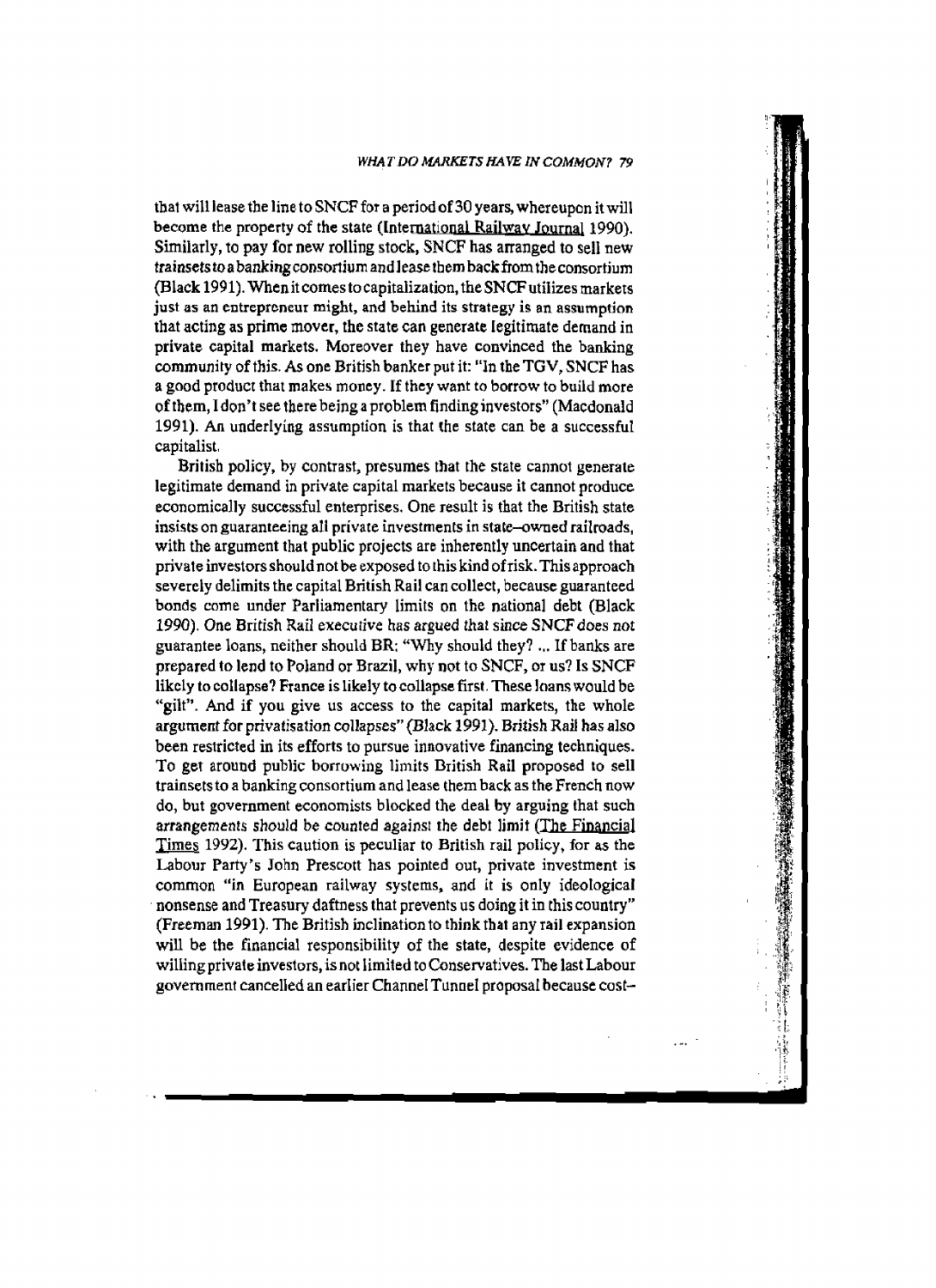benefit analyses, which used the conservative estimation techniques **that**  doomed **other fast train** projects, **showed that** a **new Tunnel-London fast train link could** not **pay off** private **bondholders (The Economig 1988).** 

## Producer markers

Who will provide railway service? The question persists despite the fact that both countries have operated **nationalized railroads for roughly half**  a century. In France the state **holds** an unchallenged **monopoly,** and no calls for privatization have **been** heard because most French policymakers see no advantages in a private producer market. Neither policymakers nor capitalists have **advocated** the introduction of priva **te railway services in France.** Transport minister Paul Quiles **summed** up t **he French position:** "Our **analysis shows** there is no advantage to the community privatisation is not on **the agenda. Our** aim is to **have** a railway **in** a **sound**  financial state, meeting the demands of the community. Good management **is** in no **way** at odds with the **concept of a public** company" (Black **1991),**  It is generally believed that the nation's rail network demands **coordination**  and orchestration **of** a **sort** that the state can best provide, **and** there is a presumption that public management is perfectly **efficient.** Even when **a downturn prompted Mit terand** to delay for fiscal reasons **the** construction of the Paris-Atlantique line, which was **projected** to turn a healthy profit, fast train **advocates** never suggested privatization to solve the problem **(The** Economist 1984). InFrance, the introduction of private, marketized, production of rail service is simply not seen as **a route to efficiency.** 

**By contrast in the UK there hasbeen** a sense, for several decades, that the **railways** were **really run** better when they **were** private entities. In the **UK,** plans to allow private parties to **provide** rail services, **or** to somehow make BR operate more **like** a **private company, have been heard again and again. The argument most** often made is that public managers are simply incapable of running enterprises efficiently because they are not driven by the profit motive. Privatization **makes** anything more efficient. There is a peculiarly **non-market** logic **in some** of these proposals, which would create private monopolies in the **place** of public monopolies. Competition **amone** producers is not the key to the efficiency of **these proposals; the profit** motive **is.** 

**First,** after **privatizing BR's** rolling **stock division, British Rail put out tenders** for bids for the **new HST250** in **1991 in** an **effort to stimulate private production. The tender offer expired** without **producing bids, but BR has** been pursuing this strategy and is **expected** to **purchase Swedish or Italian** tilt-train technology in the future (Potter forthcoming, **Flink**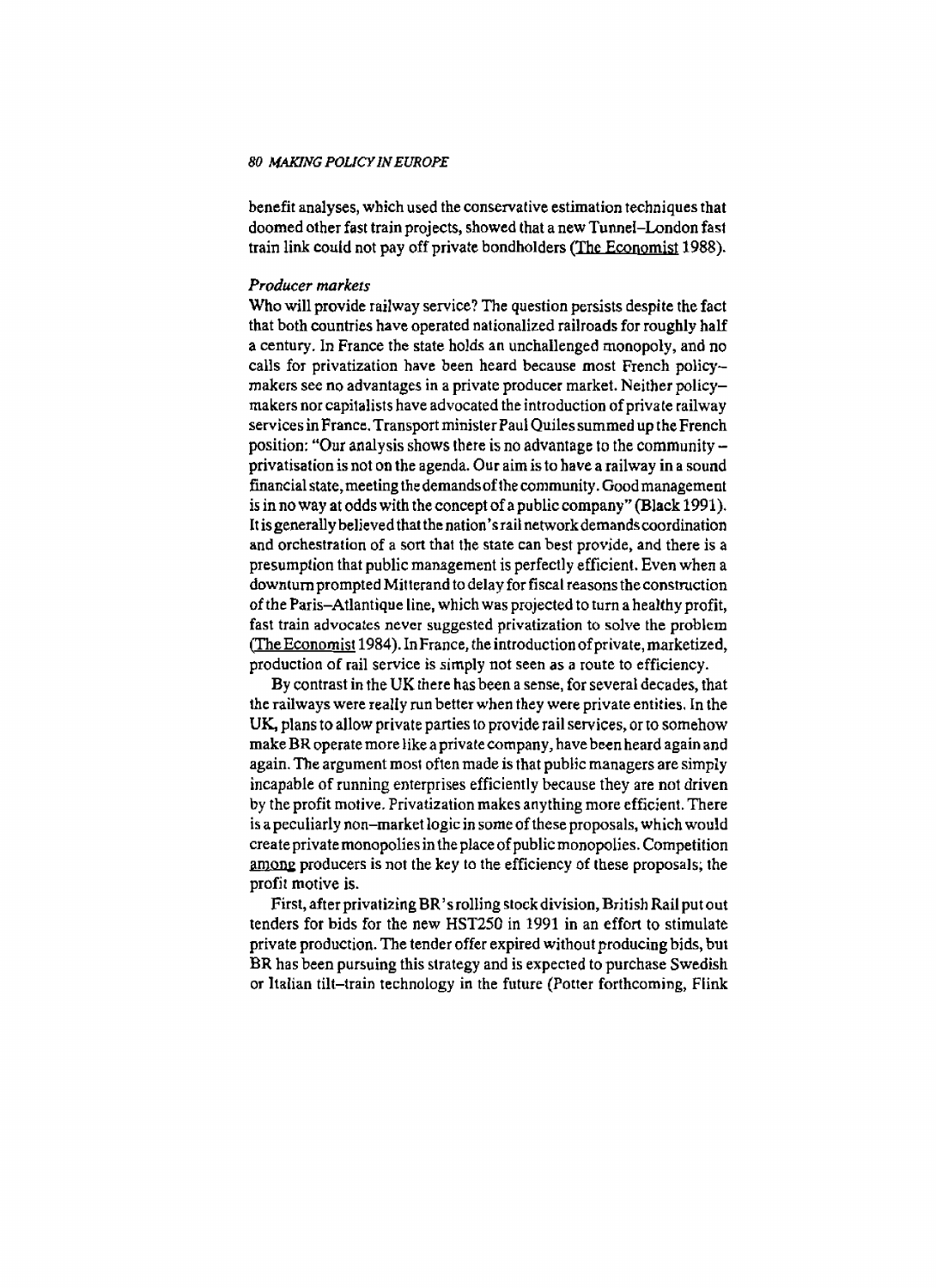**1991, 1992). Second, the UK has tried to reorganize BR internally according to private managerial principles. In the 1980s British** *Rail* **was**   $r$ eorganized into "profit centres" on the M-form model of cost accounting, **with separate divisions that keep independent books. The aim was to produce** *distinct,* **competitive, divisions handling freight. commuters, passengers, etc. that would operate on an entrepreneurial, rather** than **bureaucratic, model (Black 199 1). The success of the regional operating**  divisions established by BR was heralded in these terms in The Economist **in 1985: "it is noticeable that the lines in Cornwall and Scotland have**  shown **a good deal** more enterprise **since they were granted a** *degree* **of**  independence" **(1985a: 60).** Third, **BR has tried to spin off as many divisions as possible as private enterprises.** *As* **early as 1982 British Rail began selling off** *the* **profitable divisions** that **had a chance of attracting privatc buyers, including the National Freight Company,** British **Rail Hotels, and** the **rolling stock company BREL. Transport Secretary Rifkind** sees **privatization as a panacea for inefficiencies in the system: "Many of the criticisms against BR are justified. 1 would like to see as much** of **BR as possible privatised** in **the next Parliament"** *(Black* 1991). Fourth, a proposal now under consideration would create private regional **operating monopolies** (Roche **1991). As Tory MP Robert Adley argued in a debate over** *how* to *privatize:* 

All **that we have to do in order** to **do what** the **Japanese are doing is** the **following: we build 2,000 kilometres of mainline railway for highspeed trains a1 public expense. Then we transfer British Rail, free of charge, to six non-competing regional monopolies, financed by the publicsector.Havingdone that, wewrireoffall BR'sdcbtsand financial**  commitments. **(Black 1990)** 

**This is not, incidentally, what the Japanese have** done. **ITere the logic isto turn the rail system over to private companies that** wiII **have a greater incenrive** lo turn **a** profit than **pubIic managers have had. Finally, in May of 1992 the Government announced an alternative strategy to private, regionaI, monopoIies.** The new **plan would allow private firms** to **mn**  trains **on British Rail track, in direct competition with BR service. The "airline" model of rail organization would make BR only one among competing producers** of **rail** *service.* **The stare would maintain the**  nttwork **in** return **for user fees, and the government's Intercity trains would be ineligible for further government funding (Potter forthcoming, The Financial Times 1992).**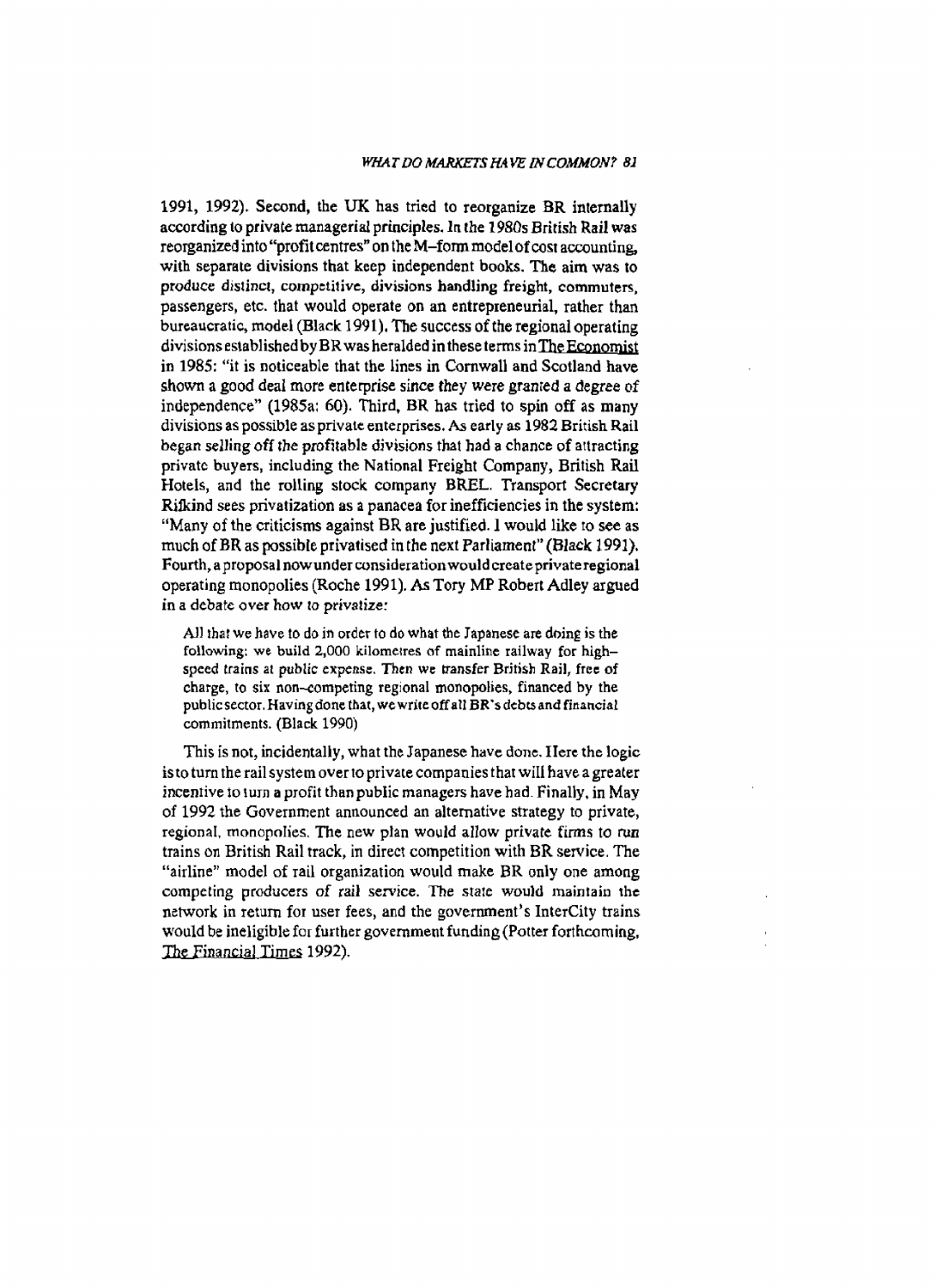**In** sum, **the** French **show** no inclination to **believe that private parties would be more efficient operators of rail service than would public managers, while the British have, all along, devised strategies for reintroducing private efficiencies into the rail system.** 

#### *Secondary markets*

**Approaches to the secondary effects of railroads on national markets differ markedly. In France, it is the** role **of the state to stimulate economic development** - **to create and foster markets for** all **sorts** of **goods** and **services. As a result, the secondary** economic **effects** of public **investments are part of the calculus of infrastructural development. Policy-makers presume that it is the duty of the slate to underwrite infrastructural projects that will stimulate** growth **in dependent** parts **of the economy. As in the UK, French rail projects are expected to produce a net return of** 8 **percent, but in France, projects that** are **not anticipated** to **meet this target are subsidized by central and regional governments when their secondary economic benefits are substantial. A case in point is the new TGV Est, which was projected to return 4.5 percent. Rather than scrap the project SNCF organized** public capital **infusions that would** be **forgiven, on** the **principle that regional growth would more than compensate for public outlays (International Railwav Journd 1990). Moreover France has continued** to **subsidize TGV research and development in** *the* **belief that improved trains will increase internal demand, and generate international buyers for its trainsets (Neher 1989). Broadly speaking, French policy has been oriented to the notion that transport policy can, and should, generate secondary growth in non-rail markets.** 

The British **have followed a very different logic about secondary**  economic effects. Long before the Conservative Party's recent pro**privatization decade in the 1980s, British policy-makers contended that railways should be self-supporting, and that it was not the province of the state to second-guess the side-effects of transport subsidization. With the exception of a few areas** of service that **have** been **subsidized for reasons of tradition, the state** has **sought to** streamline **British Rail so that only profitable portions would survive.** Thus, **even at the beginning of the 1980s British Rail was permitted public subsidies that amounted** to only 0.29 percent of **GNP, whereas** national railroads in her **Continental**  neighbors **(Germany, France, Holland, Spain) average 0.7 percent of GNP. By 1990 British Rail subsidies amounted to** only -12 **percent of**  *GNP* **(Black 1991). "The British philosophy is that people who** use **the railways should pay** the lion's share of the costs "up **front" in fares"**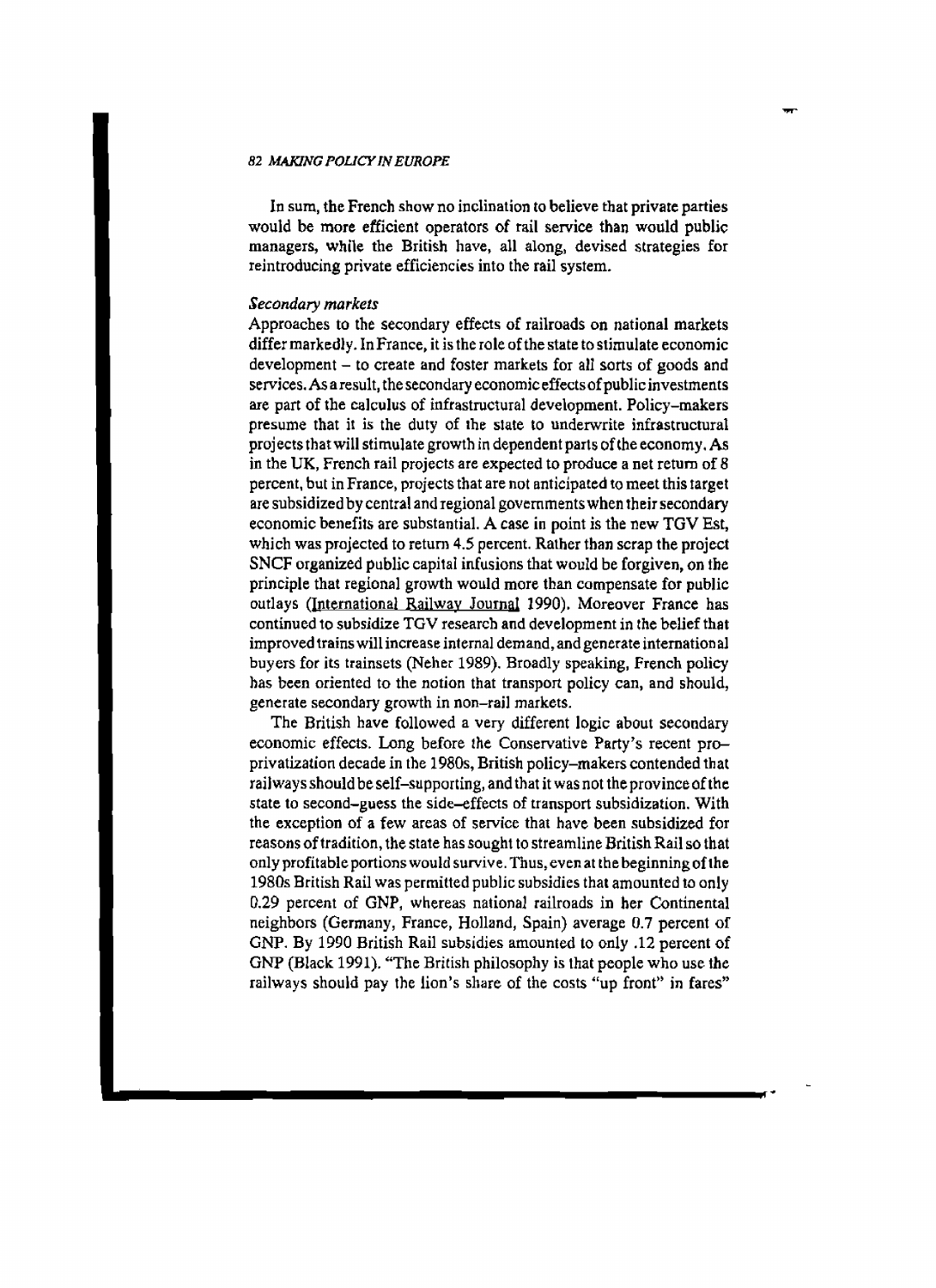**(Black 1991). This logic is linked to the test of "commercial viability" that is applied to new rail prnjects: they must be self-financing and profitabIe. That logic has undermined a series** of **proposals to build a high speed link between the Channel Tunnel and London, despite the** *fact that*  **a bottleneckat theBritish entrance to the tunnelis expected to effectively exclude the UK from full participation in** the **EC (Black 1990). Margaret Thatcher responded to proposals for public subsidization by arguing that private parties would finance the line if** it *were* **worth building: "We don't believe we should** subsidise **international rail services" (Black** 1990). More generally, theptospectsof **new investment** in **high speed rail** within **the UK** "are **heavily conditioned by the continued insistence of the British Government that any investment in improved Intercity rail infrastructure must be** wholly **commercially viable"** (Nash **forthcoming: 7). In** these **policies, and in** the rhetoric **surrounding them, there is the very** clear **idea that it is not the government's duty to involve itself in decisions** *about* **how the nation's capita1 wiII** be **invested. The market should make such decisions, and if private investors do not see the merit in a project, the state should** certainly **not second-guess them. Public capitalization of projects** that **would lose money canstitutes amisallocation of the nation's capital,** and **threatens to** create **externalities** that **axe ultimately inefficient.** 

#### *Internation~l markets*

**Since** the **very beginning of the TGV project, SNCF and their rolling stock** partner **have** been **attuned to** the **international markct potantial of**  the **new fast t~ain technology. Despite the rapid proliferation of national projects to design high speed** trains-virtually eyery **European** *government*  initiated **a** project - **the SNCF was** delermined that its **technology should**  become the industry standard. The national railroad built the Paris-Lyon line **as** onebig **advertisement for** French **high speed** train **technology, and even** before the **Lyon** line opened **in** 1981, **SNCF and** *GEC* **actively**  promoted the **technology in international markets. Since 1981 they have engaged in unabashed** hnosterism: *inviting* foreign **dignitaries to** ride **on**  the TGV, **nurturing fast train proposals from infancy in a wide** range **of**  countries, **and** devclopjng comprehensive **TGV proposals for markets**  around **the** world. **In 1989 they convinced Spain to buy** the technology, They **succeeded in** *promoting* **modified TGV trains for the Channel Tunnel, which will also operate on connecting tracks in the** UK and **Belgium. In** the **US** *they* **have promoted TGV technology for systems in Florida, the Midwest, CaliforniaNevada, and** Texas, **where Texas** TGV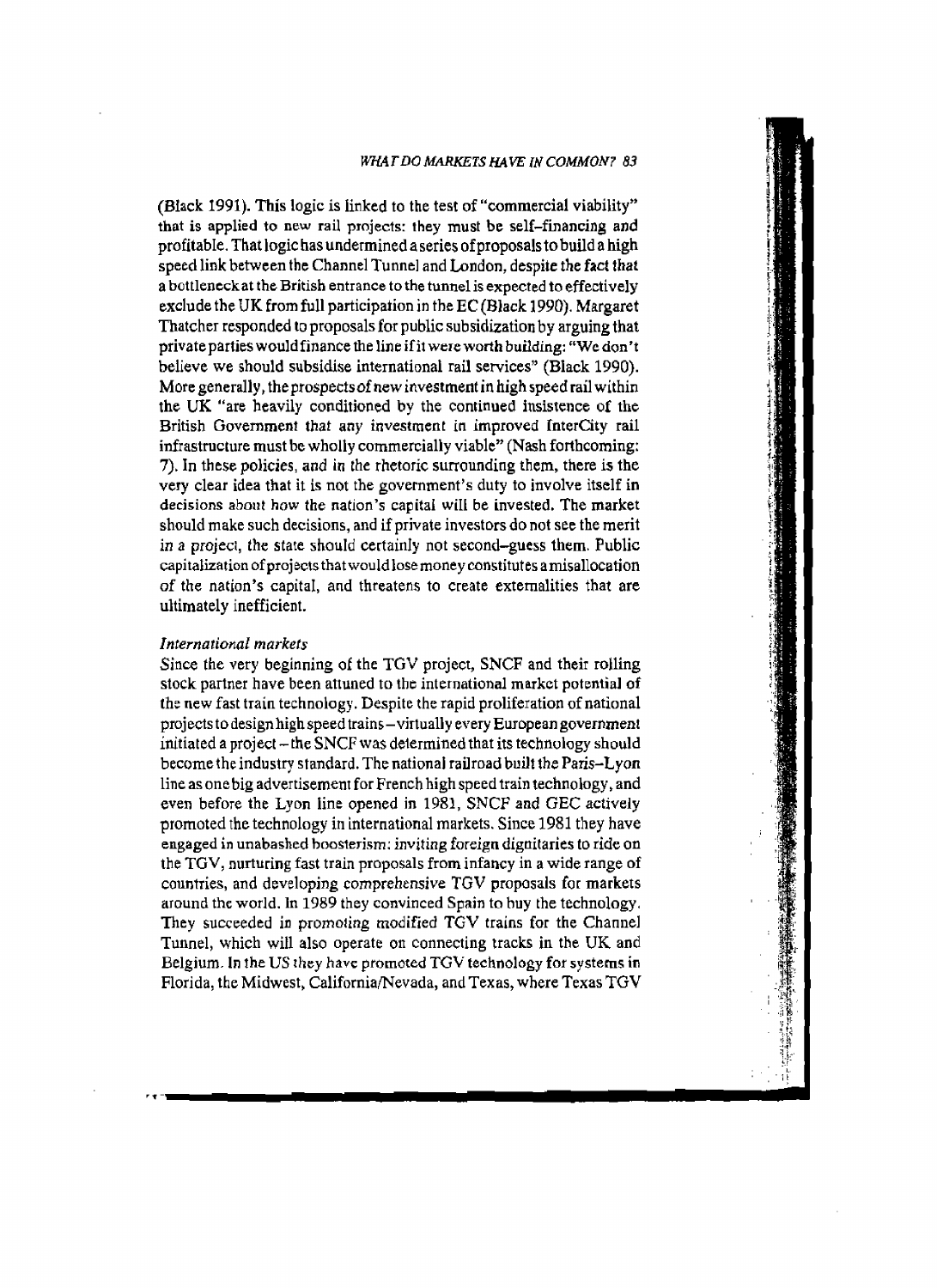**won** a major **contract in 1991.** They are now wooing Australia, **Canada,**  Korea, **and Taiwan (Menanteau 1991, Schmeltzer 1992, May 1992, Agence France** Presse 1991). The costs associated with competing internationally **have** been large, because as Hubert **Autruffe,** undersecretary of the **Ministry of** Transport, **argues** 

**a TGV cannot be exponed** in **the same way an** Airbus can, which **requires only an airport: TGVs require a particularly costly, heavy infrastructure**  that **demands two to three years of preliminary studies that only the most advanced countries are capable of conducting. The** required experience **-to** design in **Texas** one of **the** most important **infrastructural** projects **ever realized in the United States** - **our clients simply do** not **possess. (Menanteau 1991)** 

Moreover in their determination toremain internationally competitive, the state and **GEC** have committed to **ongoing** research investments to ensure that the TGV remains at the cutting edge of technology (Neher **f** 989). In short, the public-private venture that builds the **TGV** has been aggressively entrepreneurial on the international scene, and much of the initiative has come **from public policy-makers who** believe that a **state**dominated company can compete successfully in world markets against **private firms.** 

**While British** Rail's tilting train technology potentially enjoyed a **much** larger market than the TGV, because tilting trains can operate at high speeds on virtually every existing rail system in the world, British policy-makers never **discussed** the **Advanced Passenger** Transport project as a possible source of international income. Sweden and Italy embarked on similar **tilt-train projects at** about the **same** time the **UKdid, and** both are **now** marketing trains aggressively io other countries. Swedish **fast trains are expected** to be operating **on Amtrak's** Northeast Corridor in **the**  not-too-distant future, and both Sweden and Italy have sought British contracts (Flink 1991,1992). Of course the decision to abandon **the** APT in 1982 effectively killed off the project, but the decision **was** predicated on the belief that the state would not **be able to market** the technology **abroad** to recoup initial research and development **costs.** For British Rail engineers there is no small **irony** in the **situation, because they developed the** initial bogie innovations that made France's TGV possible, and eventually did little to exploit the **new** bogie technology save for installing thcrn on conventional trains to create the **HST125** (Potter 1989: 103). In short, British Rail's thinking about international markets has presumed that the state cannot act as aneffective international entrepreneur -France, Italy, and Sweden have behaved **otherwise.**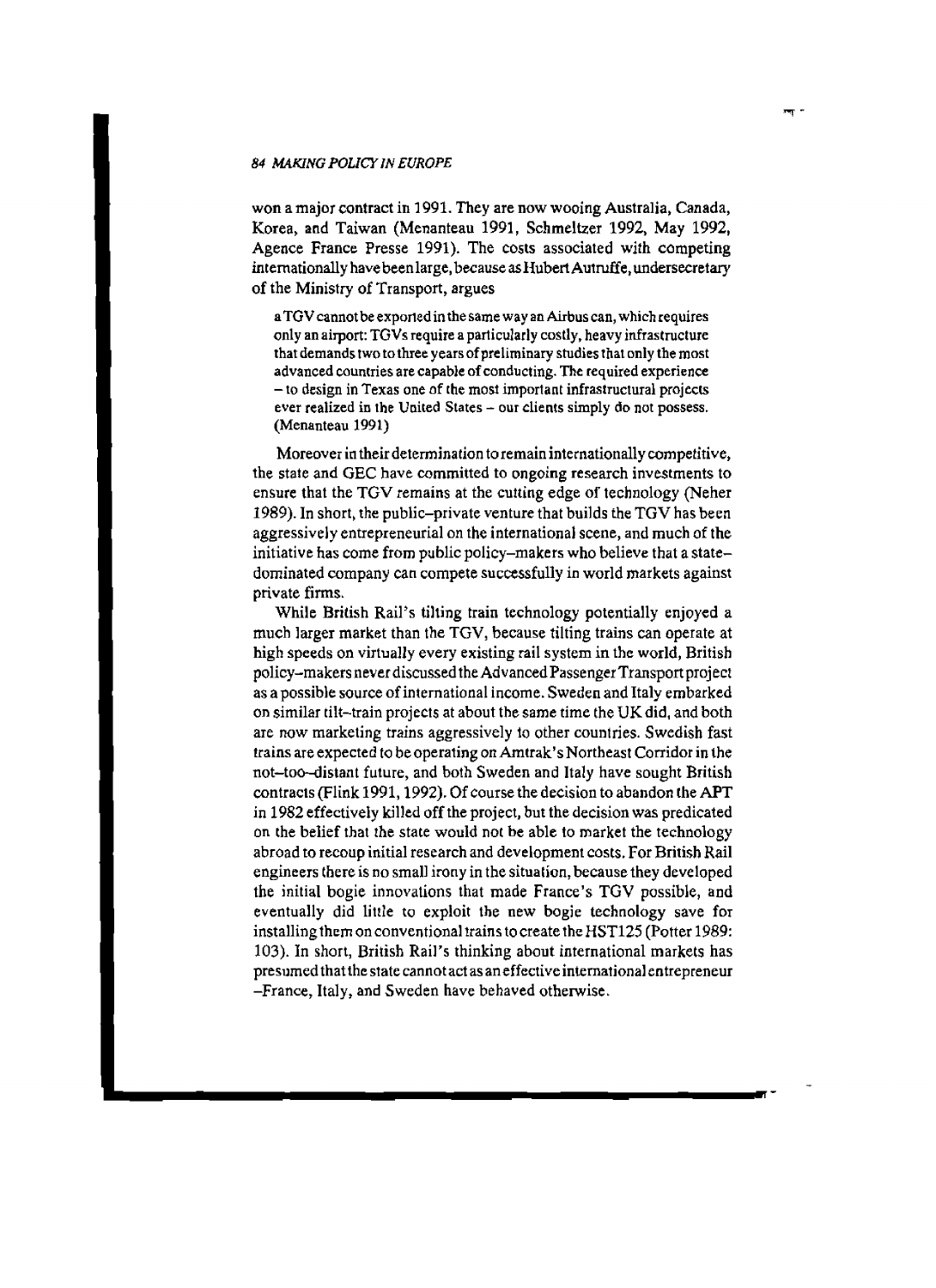#### *The* **state** *and the market* **in** *French and Britfsl~* **fast** *trainpolig*

**h** France **and the UK state policizs** constitute very different sorts of **markets, and very different conceptions of** *the* relationships between state, market, and individual economic **actor. The results arc distinct**  approaches to the sub-markets in the fast train industry. First, French policy is **motivated by** *1kc bclief* **that thc state can and** should gcnerale market activity in society; British policy **is** motivated by **the** belief that **the state** 11eiiher **can** nor **should generate market activity. Second, French**  policy is **motivated by** a belief that the **state is** *acornpeten!* economicactor that **can play** the role **of** efficient, **self-interested,** entrepreneurwhenneed **be;** British policy is motivated by abelief that the **state is an** incompetent economic **actor** that had **best eschew** *direct economic* **action whenever possible. Between** French and British policies we do not simply see a continuum of intervention, but **very** different conceptions of how **markets work** and of **the role of** the **state. These conceptions shape how** nalions perceiveeconomic problems. and they **shape** the **sorts** of public solutions nations conceive to those **problems.** 

*These* **remarkable** differences in *state orientations* **will make** if difficult for the European Community to use a single, market-oriented, **policy** regime to structure **the** high **speed** train industq of **the** future. **How**  can these differences possibly be reconciled in an industry, like the **railway** indusrry, that **is transnational** in nature and that, **with the**  completion of the Channel Tunnel, will bring the UK and France into one integrated **nerwork? Coordination of** *rail* policies across **these** two countries alone would necessitate a major restructuring of the industry, but coordination of high speed **train** policies across **a** dozen or **more European** countries implies **massive** *changes* **everywhere. What will Europe's fast train policy look like?** 

## **EC FAST TR4IN POLICIES**

My *aim* **thus** *far has* **been** to provide evidence to bolster **two** clajms. First, that thc creation of **an** integrated Ellropean market in the rail sector will involve more than simply setting **market** mechanisms **loose, because**  *markets* **in** *the* **rail** *sector* are **actively constituted** in **very** different **ways**  by state policies. Second, that the EC will have to **make** positive choices about how to constitute **sub-markets** and that these choices **will in turn**  gem particular *types* of **markets.** What might an **integrated** policy regime look like?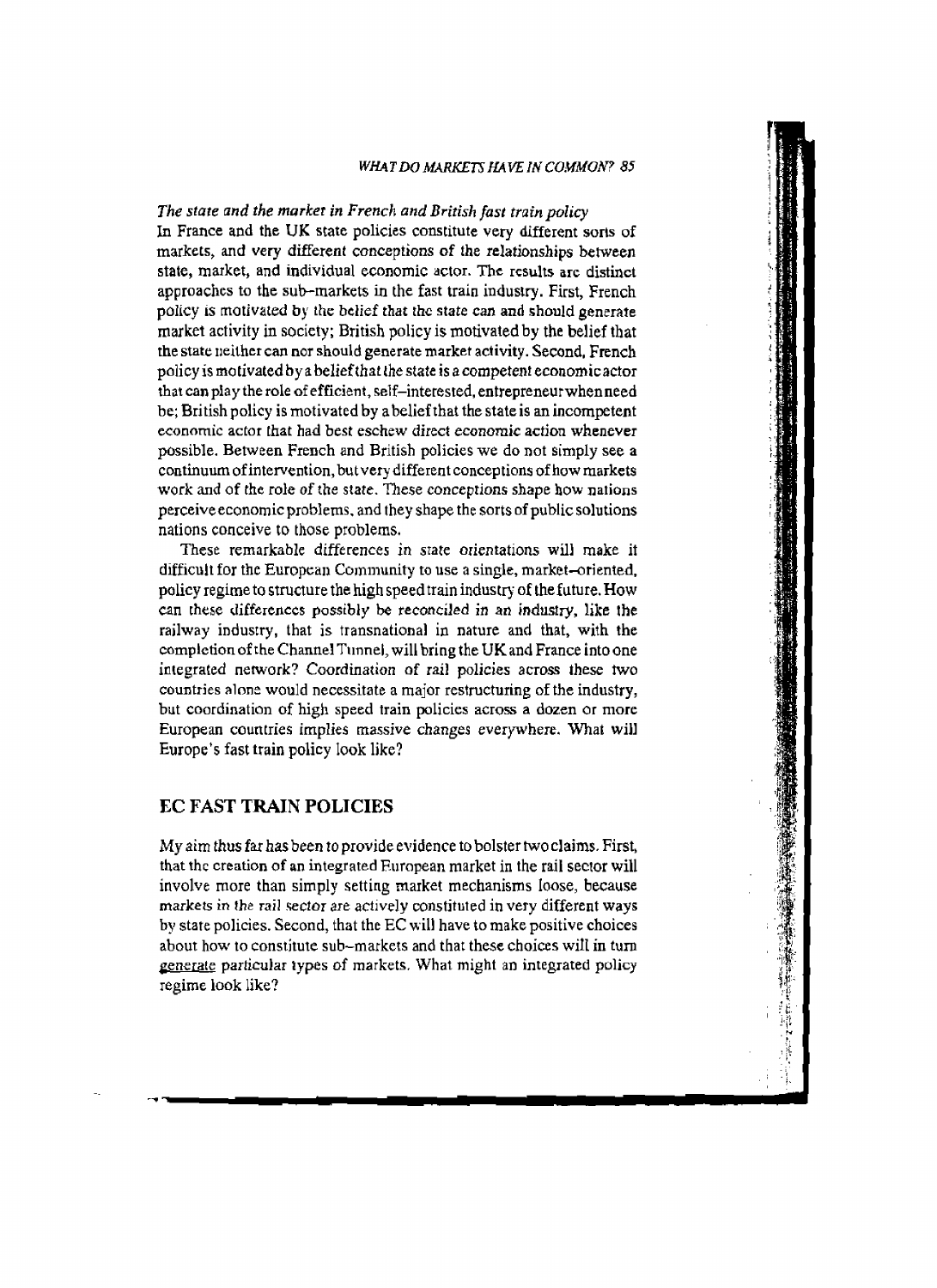I have been arguing that institutions create conceptions of markets and **of economic** efficiency - **that** the **national** differences I have outlined result **from** highly institutionalized, traditional, relationships between **markets,** entrepreneurs, and states in the UK and France. In essence, the **high** speed **rail** policies **that have emerged** since the 1960s were not created **de** now, rather they were organized along the lines of existing **policies** to take **advantage of** existing **conceptions of** efficiency -of how economies **work.** By **extension, I argue that** the European Community has developed a **discemable institutional** structure **that implies** a certain collective policy orientation. I contend that this policy **structure favors certain** outcomes, because it contains **an** institutionalized conception of economic behaviour. The process of Europeification, then, will involve the subordination of these **national** conceptions of economic behaviour to an overarching conception **that** is institutionalized at the supranational level. My contention is that consensus **was** reached on this **new conception of** markets **when** decisions were made about **the broad institutional structure** of **the** European Community, even if the participants in the **process did** not **realize** it at the time.

My argument is distinct **from two** prevailing **arguments.** One group of scholars contends that the European Community **wiil** be constrained by its institutional capacities to the role of regulation. I have been trying to show that the participating countries will have entirely different ideas about what regulation **means,** because they **have** entirely different **ideas**  of what markets are and of **whether, for** instance, **the** state is endogenous to or exogenous to the market. Another group of scholars argues that **consensus on** important policies will be impossible in the European Community because the **decision-making** structure **contains many** veto points that will allow dissenters to quash controversial policies. One **implication of this** argument is that there will be great diversity of opinion **among** national **groups** over key issues. But if **some** consensus can be reached about the roles **of** governing institutions andmarkets in economic life, then consensus about EC industrial **strategies may be possible.**  Today, French parties of **very** differcnt stripes are able to agree on broad rail strategies because they share a conception of **state and** market, **and Conservative** and Labour parties in the **UK** are able to agree on rail strategies because they share another **conception** of state **and** market. By **extension,** if EC institutions produce a coherent conception of state **and market, different national** interests **may** be able to agree on broad policy strategies.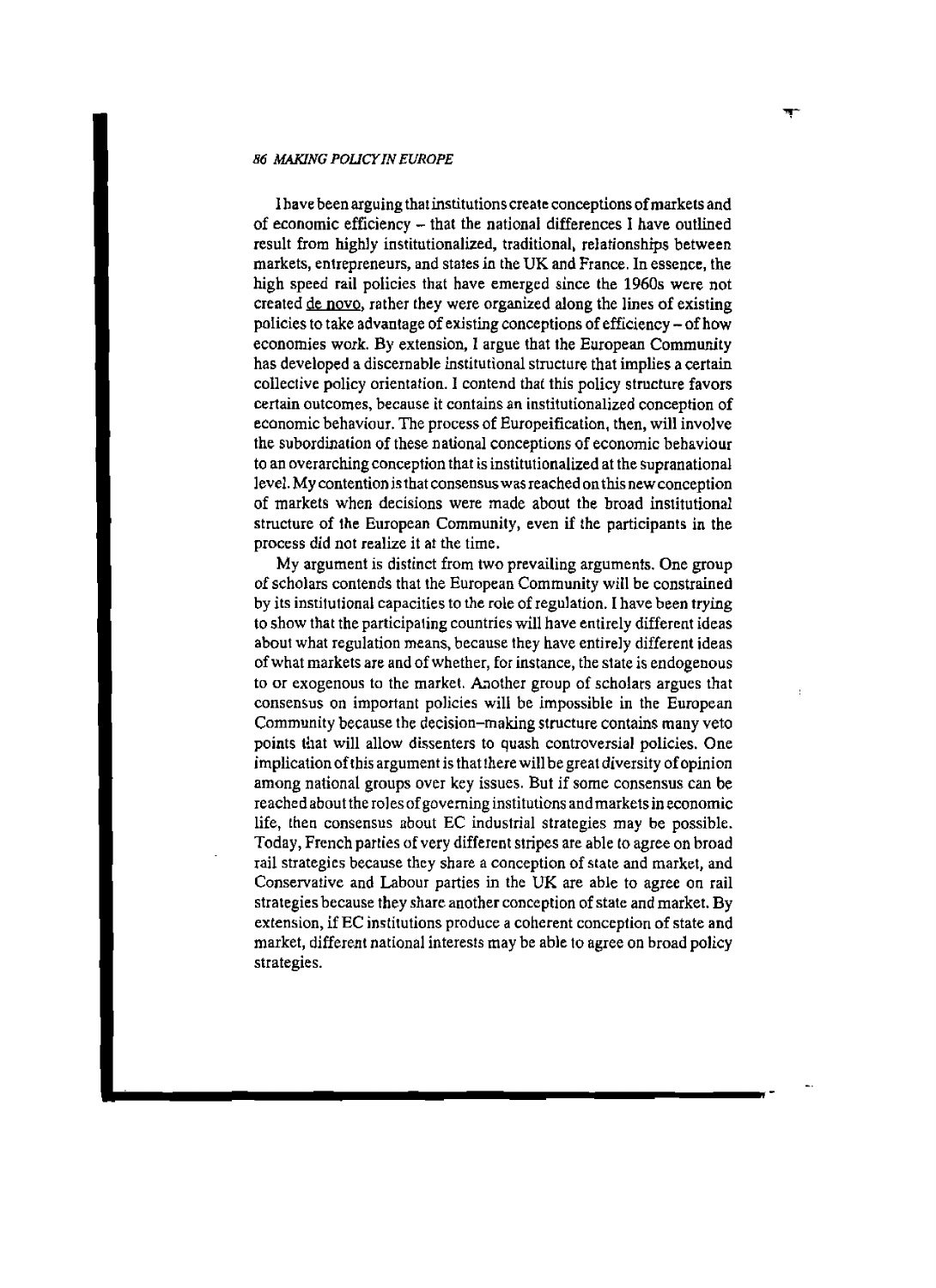**In this section** I **review three proposals now** being **considered for a fast train network** in the **European Community,** I **argue that the conception of markets embedded in European Community institutions favors one of these three** *solutions. What* **does** *this* **institutionalized** conception **look**  like? While America's federal system may be a poor political analogy for the European Community (Sbragia 1992), it is a good institutional **analogy. The European** Community **was designed to break down trade barriers** *between nations* **and to** *put* firms **on an equal** footing in competing for **European markets.Theresult isanadministrative** structure **in which regulation and lawmaking are central, and** in which **the possibilities for Iarge taxing and spending programmes are** nil **(Peters 1992: 77). On** *the one* **hand, the European Community is set up to act as**  a **referee** in a free market **by ensuring that p~oducers do not have unfair advantages, such as state subsidies. Administrative mechanisms** are **organized** around **such regulatory oversight, which aims to end** the **practices associated with whar has** come **to bc called "industrial policy** ", **or public instruments that offer advantages to particular industries and sectors. On the other hand,** to **level the playing field, the EC is designed**  to **breakdown both barriers and subsidies. As a result, the** Court **ofjustice has came** to **play a** central *role* **as arbiter of** what **~onsrjtutes unfair** public intervention **(Shapiro** 1992). **Thisadministrative** structure **almast perfectly**  parallels **the federal** administrative **structure in the** United **States. It is conceptually** compatible with only one of the existing proposals.

**TheEuropean Community,** the UIC(Unim **Internationale deschemins de fer), and** the **European** Conference **of Ministers of Transport have all acknowledged** the need for some **sort of master plan for an European fast train network,** and **have activeIy debated the advantages of alternative strategies among themselves** (ECMT **1986).** Each **group has discussed three different proposals in some** detail. **The** Community **has organized a workgroup** that **produced a proposal** for **a network** of **international high-speed routes, and the U1C has caIIed** for a **European investment** of **f** *60* billion in **railways over** *the* **next** rhree **decades (Black** 1990, Hoop **1991).** Thus there **is some consensus on** which routes **should** be **served, and** how much **new** construction **will** cost. But **how will the network be organized'!** 

#### **System integration**

**The proposal that comes closest to the French strategy is for an integrated**  international high **speed rail** network, **with unc** operator, **one** *technology,*  and presumably one international trainset supplier (Conférence Européene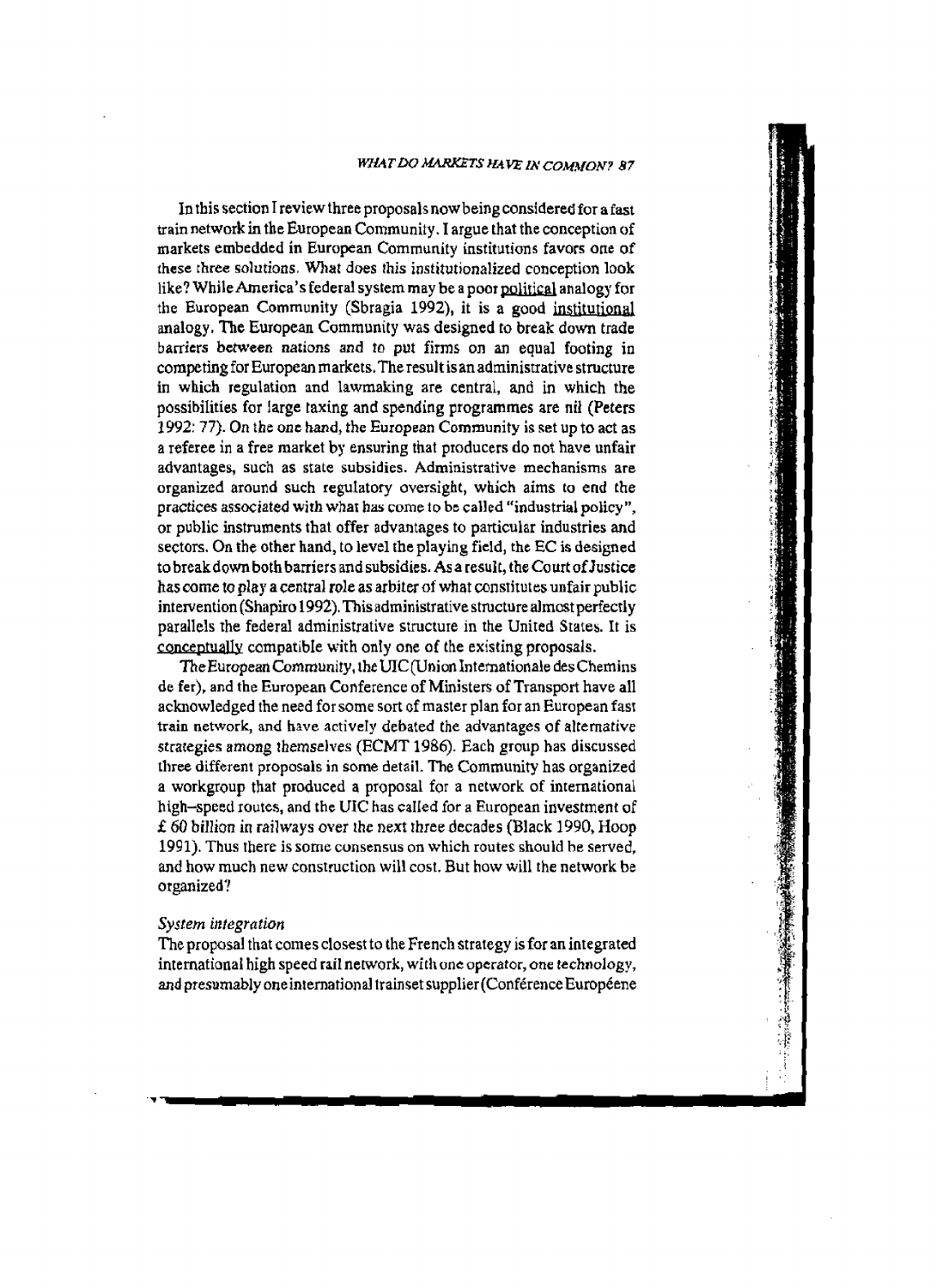**des Ministres de Transports** 1992: 37). The integrated strategy **would**  follow the **model** of the Channel Tunnel, which is in essence a joint venture between the British, French, and Belgian national railroads. The Tunnel **is run by a** single operator using one train technology. **One advantage** of such a system is that it could transcend **the** problems faced by the TEE, the current international **raiI** system, which stem from incompatible technologies. The **TEE was** originally envisioned as **an**  effort to standardize technology. but in the end participating railroads simply agreed on broad **performance guidelines (ECMT 1986). For** fast trains the problems of technical incompatibility are more **complex. Choices of train** and track technologies are not independent, because non-tilting trains like the **TGV** can only **run** at high speeds on tracks designed especially for them. The choice between tilting **and** non-tilting trains, then, is linked to the choice between using existing freight/ passenger lines and building new, dedicated, fast train tracks. Signalling systems standardization is also demanded by high speed trains, which are computer-guided (CEMT 2992). A single, unified, system operated by the European Community **would** resolve all of these problems.

The conception of markets embedded in this proposal is essentially **the** same as that embedded in French train policy, but it is not compatible with the structure of the European Community. On the one **hand,** the EC is **no;** designed to undertake the sort of proactive role that would be implied, **of** imposing substantial taxes on member states, orchestrating public and private financing, selecting train technology, etc. But equally important is the fact that the members of the EC have already consented to **an** economic model **in** which **proactive** government has no role. Ironically, then, it appears that the EC is neither institutionally nor conceptually suited for developing a fast train **policy** modelled on the most **successful case in** Europe; **the** French **case.** 

#### *Bilateral service agreemenrs*

**A second proposal is for a** system **of** bilateral joint ventures for particular cross-border routes. This proposal is based on the **beIief** that integrating the **operations** of **diverse** national railroads with different technical systems, operating regulations, and policy environments **may** be impossible. Instead, some suggest that national railroads of different countries make agreements to provide jointly operated services between major cities. The arrangements would allow for a diversity of technologies to exist within Europe, and would call for standardization only on particular routes. In the past efforts at technological standardization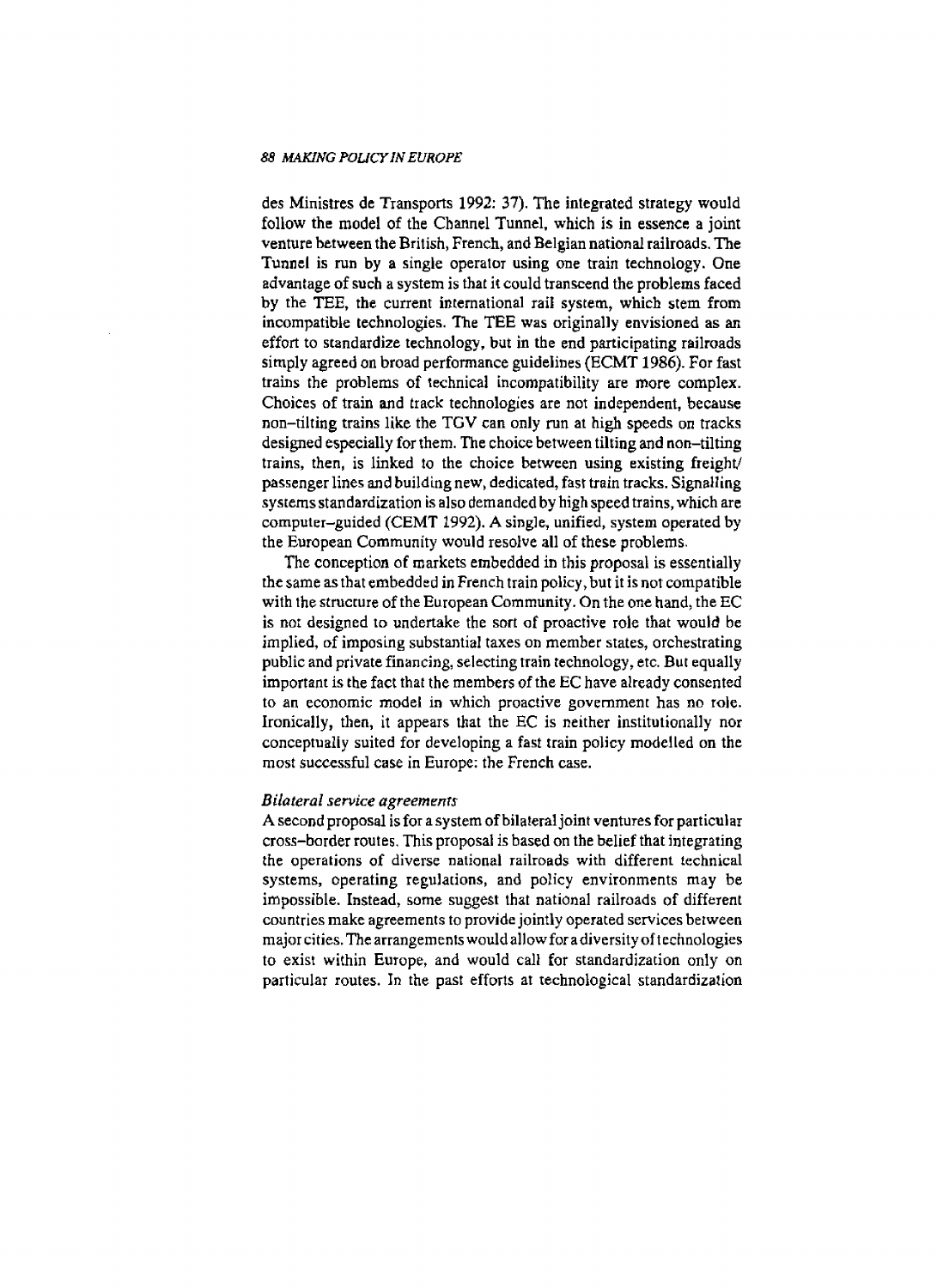**between national rail networks have been only moderately successful. For instance, trains running between Italy and** France **are required to change locomotives at the frontier due to technical incompatibility. The Channel Tunnel** train **designers had** to **overcome the problem of three different electrical currents beween the continent, the UK, and the** tunneI **itself (Harrison 1991). However,** the **use of such adaptive technologies could solve problems** of technological **integration on a painvise basis between countries, without interfering with internal standards and**  *procedures (hop* **1991).** 

**A prima facie case can be** made **that it is the most likely outcome because it most closely resembles the existing system for international rail transport. But this solution appears to be conceptually incompatible with the EC's governing mechanisms because it involves public monopolies.** Bilateral **service agreements would involve exclusive contracts between national railroads that** would **preclude the entrance of private providers of service. Such a system would** conflict **with the EC's consensual institutinnal** mission **to open markets to private entry and to eliminate pubIic subsidies. The system would both close markets, and sustain** public **subsidies.** It **seems likeiy that potential private providers of rail service would object to such a system,** *and would* **use** *the* **Court of Justice to** try **to overrule a** decision **to create such exclusive bilateral**  *agreements.* 

#### *The* **airline model**

**The third proposal for a fast train network draws on what is sometimes called the airline model. Tt would allow independent operatingcompanies, including national railroads and probably private concerns as well, to compete for international** customers **on the existing rail network, or ideally on n rebuilt system financed by user fees. The airline** analogy **comes from the independent and competitive character of operators, and**  the **state's role in providing infrastructure financed by user** *fees-as* **is the case with airports. Predictably, Tory Transport Secretary Malcolm Rifkind has been** one **of** the *central* **advocates** of **such** a **system; "I would look forward tothe day whenany railway operator within a single** internal **market jn Europc** ... **was free to provide services that** the travelling **public,**  or which **industry, might find it useful to use"(Freeman 1991). Already the EC has issued** a **Directive which aims to eliminate all barriers to**  inter~iatiorial **freight carriers,** *so* **that any freight operator can** c.ompete **for business between Manchester** and Milan **or** Madrid and **Berlin (Freeman 199** 1). **And the European Community Task force, Group Transport 2000**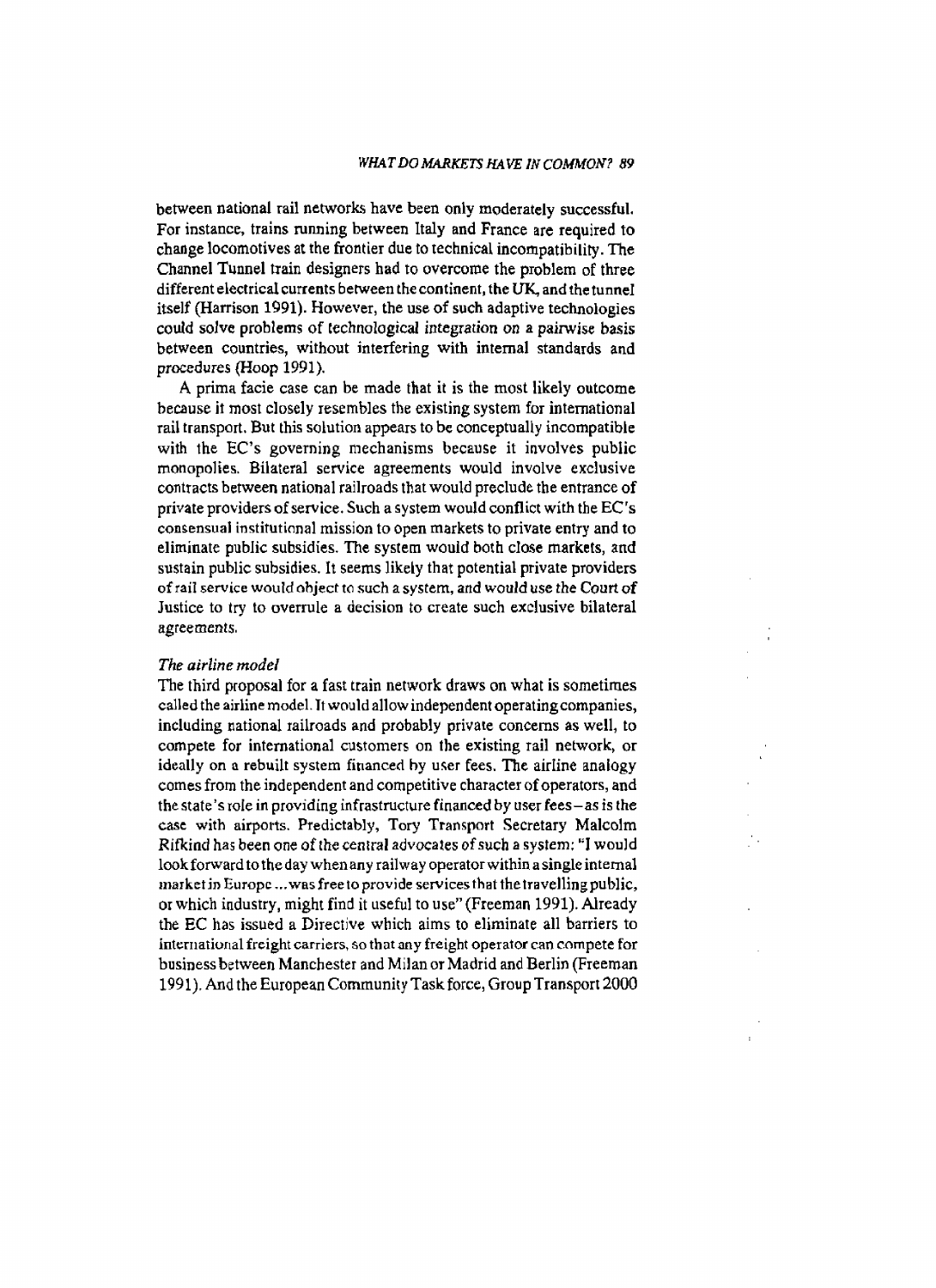Plus, **has** backed such an arrangement for fast passenger transport, which would charge national governments, or perhaps a special authority with responsibility for international lines, with building and maintaining infrastructure that **wouId** permit operators **to compete freely (Hoop**  1991). Under such a **system,** broad technological standards **would he**  decided upon by the EC, and companies would **be** permitted to choose their own trainset suppliers.

**This** system would be conceptually compatible with the institutions of the European Community because it would put an end to public subsidies, eliminate national barriers to competition from extra-national firms, **and** end such barriers to market entry by private **firms** as **now exist.**  Under this system, private operators wouldnot necessarily **become** major **players, because** national **railroads** would certainly **be** the **initial** entrants. However, under **such** a system the traditional national subsidies for rail transport would probably be outlawed. National railroads that **could** not break even would quite possibly be forced **out of** the **business** of providing services, although they might cuntinue to build and service the network of tracks **in** return for user fees. While it may **seem** unlikely that stales would allow their national railroads to be **bankrupted and** dosed **down** by international competition, this is **exactly** the arrangement the EC transport ministers have agreed to **in** the airline industry, where public subsidies for national carriers will be eliminated.

# **CONCLUSION**

**If this** airline **model** of organization **were** to prevail, what would the implications for high speed rail sub-markets be? The technology market would be subjected to anti-subsidization and pro-competition rules that would **allow** publicly-held firms to compete as **equals with** private firms. Consumer markets might remain under the control of national governments, because national-level agencies would presumably **build**  and maintain lines. This could permit France, for instance, to continue its policy of generating demand by building lines in anticipation of demand, while the UK could continue to follow demand. For capital markets, as in the current British scheme governments would not **be able** to subsidize the capitalization **of** operating companies, but as in the current French scheme, national **railroads would** probably operate freely in private capital markets. Producer markets would inevitably be opened up to competing companies. Thus, for instance, France **would** no longer be